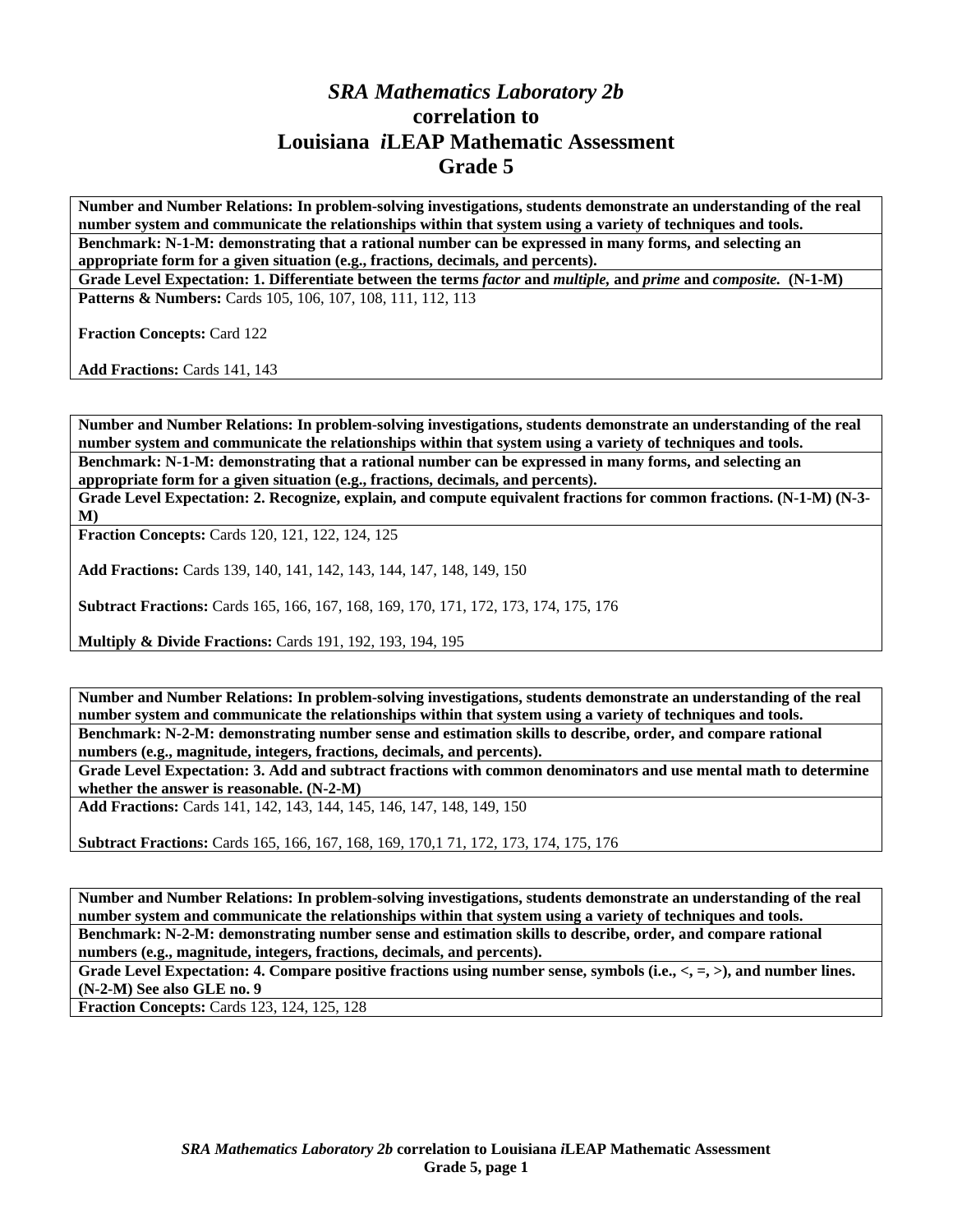**Number and Number Relations: In problem-solving investigations, students demonstrate an understanding of the real number system and communicate the relationships within that system using a variety of techniques and tools. Benchmark: N-3-M: reading, writing, representing, and using rational numbers in a variety of forms (e.g., integers, mixed numbers, and improper fractions).** 

**Grade Level Expectation: 5. Read, explain, and write a numerical representation for positive improper fractions, mixed numbers, and decimals from a pictorial representation and vice verse. (N-3-M) See also GLE no. 2 Fraction Concepts:** Cards 118, 119, 126, 127, 128

**Decimal Concepts:** Cards 218, 219, 221, 222, 223, 224, 225, 228

**Number and Number Relations: In problem-solving investigations, students demonstrate an understanding of the real number system and communicate the relationships within that system using a variety of techniques and tools. Benchmark: N-4-M: demonstrating a conceptual understanding of the meaning of the basic arithmetic operations (add, subtract, multiply and divide) and their relationships to each other.** 

**Grade Level Expectation: 6. Select and discuss the correct operation for a given problem involving positive fractions using appropriate language such as** *sum, difference, numerator,* **and** *denominator.* **(N-4-M) (N-5-M) Also see GLE no. 7 Add Fractions:** Cards 141, 142, 143, 144, 145, 146, 147, 148, 149, 150

**Subtract Fractions:** Cards 165, 166, 167, 168, 169, 170, 171, 172, 173, 174, 175, 176

**Multiply & Divide Fractions:** Cards 189, 190, 191, 192, 193, 194, 195, 196, 197, 198, 199, 200

**Number and Number Relations: In problem-solving investigations, students demonstrate an understanding of the real number system and communicate the relationships within that system using a variety of techniques and tools. Benchmark: N-5-M: applying an understanding of rational numbers and arithmetic operations to real-life situations. Grade Level Expectation: 7. Select, sequence, and use appropriate operations to solve multistep word problems with whole numbers. (N-5-M) (N-4-M)** 

**Basic Facts:** Cards 1, 2, 3, 4, 5, 6, 7, 8, 9, 10, 11, 12, 13, 14

**Place Value: Whole Numbers:** Cards 15, 16, 17, 18, 19, 20, 21, 22, 23, 24

**Add & Subtract Whole Numbers:** Cards 25, 26, 27, 28, 29, 30, 31, 32, 33, 34, 35, 36, 37, 38

**Representing Numbers:** Cards 39, 40, 41, 42, 43, 44, 45, 46, 47, 48, 49

**Multiply Whole Numbers:** Cards 61, 62, 63, 64, 65, 66, 67, 68, 69, 70, 71, 72, 73, 74, 75, 76

**Divide Whole Numbers:** Cards 88, 89, 90, 91, 92, 93, 94, 95, 96, 97, 98, 99, 100, 101, 102, 103, 104

**Patterns & Numbers:** Cards 105, 106, 107, 108, 109, 110, 111, 112, 113, 114, 115, 116, 117

**Coordinate Graphs:** Cards 262, 263, 264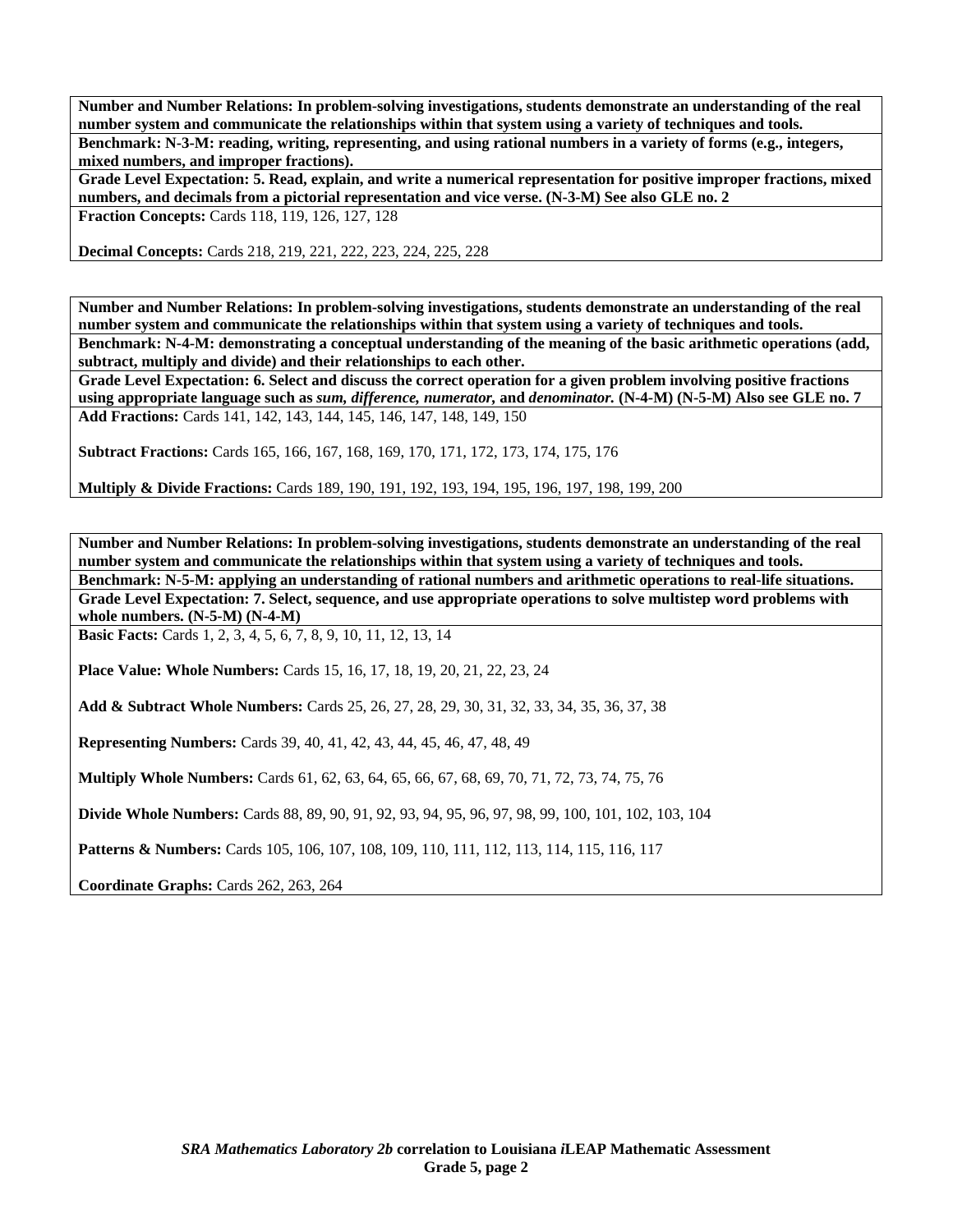**Number and Number Relations: In problem-solving investigations, students demonstrate an understanding of the real number system and communicate the relationships within that system using a variety of techniques and tools. Benchmark: N-5-M: applying an understanding of rational numbers and arithmetic operations to real-life situations. Grade Level Expectation: 8. Use the whole number systems (e.g., computational fluency, place value, etc.) to solve problems in real-life and other content areas. (N-5-M) See also GLEs no. 6 a, no10, and no.11** 

**Basic Facts:** Cards 1, 2, 3, 4, 5, 6, 7, 8, 9, 10, 11, 12, 13, 14

**Place Value: Whole Numbers:** Cards 15, 16, 17, 18, 19, 20, 21, 22, 23, 24

**Add & Subtract Whole Numbers:** Cards 25, 26, 27, 28, 29, 30, 31, 32, 33, 34, 35, 36, 37, 38

**Representing Numbers:** Cards 39, 40, 41, 42, 43, 44, 45, 46, 47, 48, 49

**Multiply Whole Numbers:** Cards 61, 62, 63, 64, 65, 66, 67, 68, 69, 70, 71, 72, 73, 74, 75, 76

**Divide Whole Numbers:** Cards 88, 89, 90, 91, 92, 93, 94, 95, 96, 97, 98, 99, 100, 101, 102, 103, 104

**Patterns & Numbers:** Cards 105, 106, 107, 108, 109, 110, 111, 112, 113, 114, 115, 116, 117

**Coordinate Graphs:** Cards 262, 263, 264

**Number and Number Relations: In problem-solving investigations, students demonstrate an understanding of the real number system and communicate the relationships within that system using a variety of techniques and tools. Benchmark: N-6-M: Constructing, using, and explaining procedures to compute and estimate with rational numbers employing mental math strategies.** 

**Grade Level Expectation: 9. Use mental math and estimation strategies to predict the results of computations (i.e., whole numbers, addition and subtraction of fractions) and to test the reasonableness of solutions. (N-6-M) (N-2-M) Add & Subtract Whole Numbers:** Card 25

**Multiply Whole Numbers:** Cards 61, 62, 68, 69

**Divide Whole Numbers:** Cards 88, 89, 96, 97

**Add Fractions:** Cards 141, 144, 145, 146, 150

**Subtract Fractions:** Cards 165, 169, 175

**Add & Subtract Decimals:** Cards 244, 245

**Multiply & Divide Decimals:** Cards 269, 277

**Number and Number Relations: In problem-solving investigations, students demonstrate an understanding of the real number system and communicate the relationships within that system using a variety of techniques and tools. Benchmark: N-6-M: Constructing, using, and explaining procedures to compute and estimate with rational numbers** 

**employing mental math strategies.** 

**Grade Level Expectation: 10. Determine when an estimate is sufficient and when an exact answer is needed in real-life problems using whole numbers. (N-6-M) (N-5-M)** 

**Add & Subtract Whole Numbers:** Card 25

**Multiply Whole Numbers:** Cards 62, 69

**Divide Whole Numbers:** Card 89

**Patterns & Numbers: Card 110** 

**Add & Subtract Decimals:** Cards 244, 245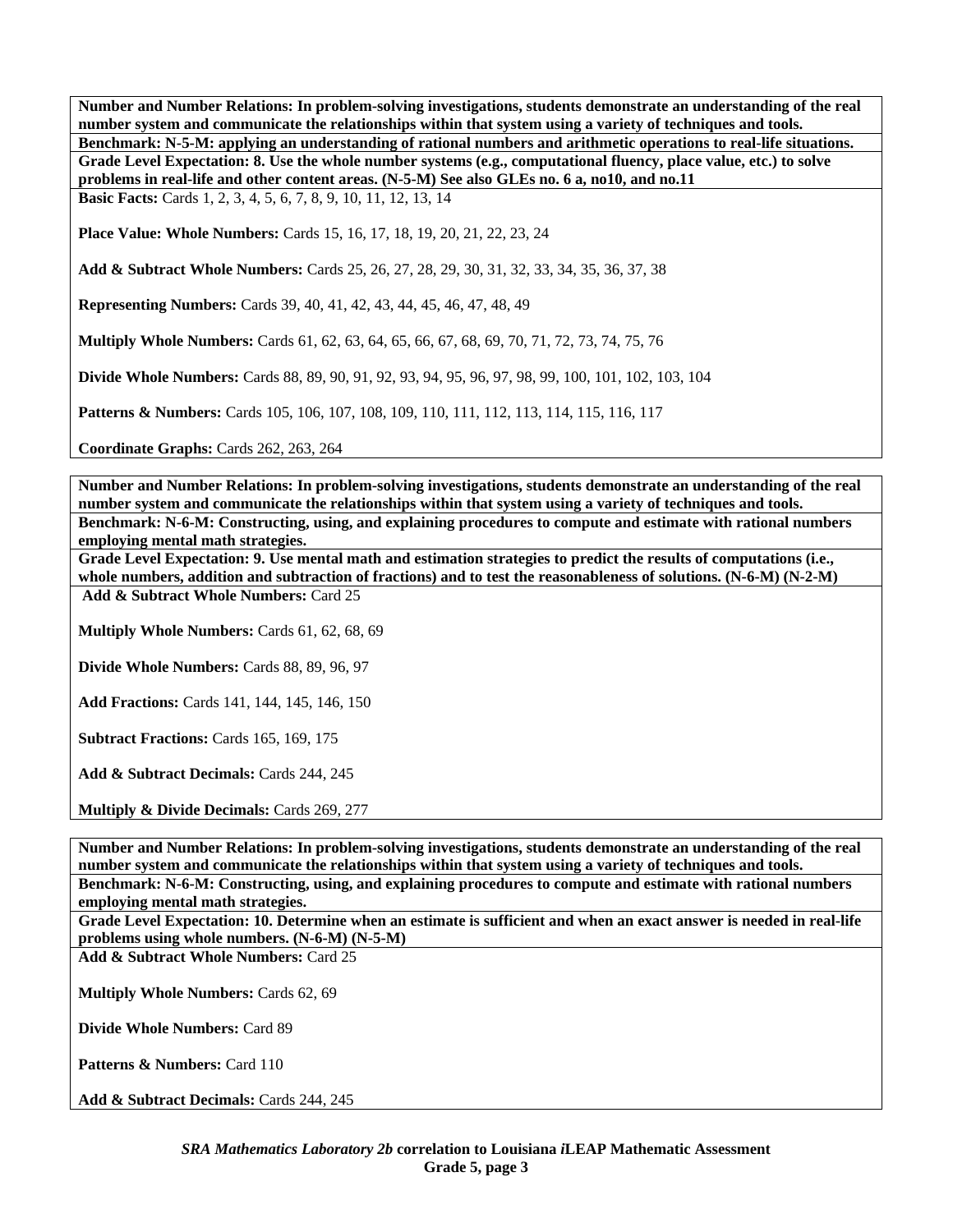**Number and Number Relations: In problem-solving investigations, students demonstrate an understanding of the real number system and communicate the relationships within that system using a variety of techniques and tools. Benchmark: N-7-M: selecting and using appropriate computational methods and tools for given situations involving rational numbers (e.g., estimation, or exact computation using mental arithmetic, calculator, computer, or paper and pencil).** 

**Grade Level Expectation: None at this level.** 

**Number and Number Relations: In problem-solving investigations, students demonstrate an understanding of the real number system and communicate the relationships within that system using a variety of techniques and tools. Benchmark: N-8-M: demonstrating a conceptual understanding and applications of proportional reasoning (e.g., determining equivalent ratios, finding a missing term in a given proportion).** 

**Grade Level Expectation: 11. Explain concepts of ratios and equivalent ratios using models and pictures in real-life problems (e.g., understand that 2/3 means 2 divided by 3). (N-8-M) (N-5-M)** 

This concept is not covered at this level.

**Algebra: In problem-solving investigations, students demonstrate an understanding of concepts and processes that allows them to analyze, represent, and describe relationships among variable quantities and to apply algebraic methods to real-world situations.** 

**Benchmark: A-1-M: demonstrating a conceptual understanding of variables, expressions, equations, and inequalities (e.g., symbolically represent real-world problems as linear terms, equations, or inequalities). Grade Level Expectation: See GLE no. 13** 

**Algebra: In problem-solving investigations, students demonstrate an understanding of concepts and processes that allows them to analyze, represent, and describe relationships among variable quantities and to apply algebraic methods to real-world situations.** 

**Benchmark: A-2-M: modeling and developing methods for solving equations and inequalities (e.g., using charts, graphs, manipulatives, and/or standard algebraic procedures).** 

**Grade Level Expectation: 12. Find unknown quantities in number sentences by using mental math, backward reasoning, inverse operations (i.e., unwrapping), and manipulatives (e.g., tiles, balance scales). (A-2-M) (A-3-M)** 

**Basic Facts:** Cards 2, 8, 9, 12, 13, 14

**Add & Subtract Whole Numbers:** Cards 32, 33, 37, 38

**Multiply Whole Numbers:** Cards 65, 66

**Divide Whole Numbers:** Cards 97, 104

Patterns & Numbers: Cards 116, 117

**Coordinate Graphs:** Cards 262, 263, 264, 266

**Algebra: In problem-solving investigations, students demonstrate an understanding of concepts and processes that allows them to analyze, represent, and describe relationships among variable quantities and to apply algebraic methods to real-world situations.** 

**Benchmark: A-2-M: modeling and developing methods for solving equations and inequalities (e.g., using charts, graphs, manipulatives, and/or standard algebraic procedures).** 

**Grade Level Expectation: 13. Write a number sentence from a given physical model of an equation (e.g., balance scales). (A-2-M) (A-1-M)** 

**Basic Facts:** Cards 5, 6, 12, 14

Patterns & Numbers: Card 116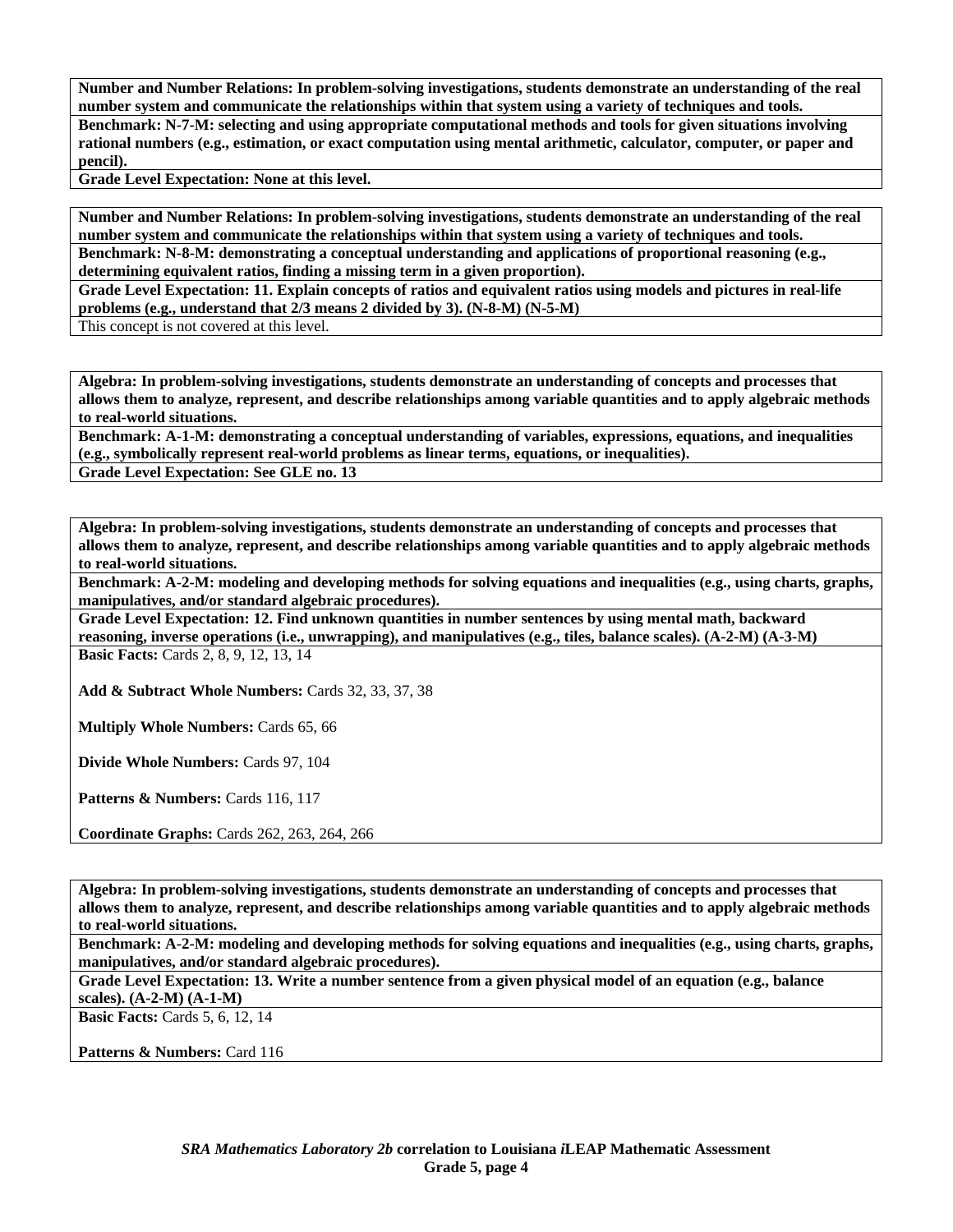**Algebra: In problem-solving investigations, students demonstrate an understanding of concepts and processes that allows them to analyze, represent, and describe relationships among variable quantities and to apply algebraic methods to real-world situations.** 

**Benchmark: A-2-M: modeling and developing methods for solving equations and inequalities (e.g., using charts, graphs, manipulatives, and/or standard algebraic procedures).** 

**Grade Level Expectation: 14. Find solutions to one-step inequalities and identify positive solution on a number line. (A-2-M) (A-3-M)** 

**Basic Facts:** Cards 5, 12

**Representing Numbers:** Cards 46, 47, 49

**Coordinate Graphs:** Cards 262, 263, 264, 266

**Algebra: In problem-solving investigations, students demonstrate an understanding of concepts and processes that allows them to analyze, represent, and describe relationships among variable quantities and to apply algebraic methods to real-world situations.** 

**Benchmark: representing situations and number patterns with tables, graphs, and verbal and written statements, while exploring the relationships among these representations (e.g., multiple representations for the same situation). Grade Level Expectation: See GLEs no. 12 and no.14** 

**Algebra: In problem-solving investigations, students demonstrate an understanding of concepts and processes that allows them to analyze, represent, and describe relationships among variable quantities and to apply algebraic methods to real-world situations.** 

**Benchmark: analyzing tables and graphs to identify relationship exhibited by the data and making generalizations based upon these relationships.** 

**Grade Level Expectation: See GLE no. 28** 

**Algebra: In problem-solving investigations, students demonstrate an understanding of concepts and processes that allows them to analyze, represent, and describe relationships among variable quantities and to apply algebraic methods to real-world situations.** 

**Benchmark: demonstrating the connection of algebra to the other strands and to real-life situations. Grade Level Expectation: None at this level.** 

**Measurement: In problem-solving investigations, students demonstrate an understanding of the concepts, processes, and real-life applications of measurement.** 

**Benchmark: M-1-M: applying the concepts of length, area, surface area, volume, capacity, weight, mass, money, time, temperature, and rate to real-world experiences.** 

**Grade Level Expectation: 15. Model, measure, and use the names of all common units in the U.S. and metric systems. (M-1-M)** 

**Linear Measurement:** Cards 50, 51, 52, 53, 54, 55, 56, 57, 58, 59, 60

**Weight, Capacity, Temperature & Time:** Cards 177, 178, 179, 180, 181, 182, 183, 184, 185, 186, 187, 188

**Measurement: In problem-solving investigations, students demonstrate an understanding of the concepts, processes, and real-life applications of measurement.** 

**Benchmark: M-1-M: applying the concepts of length, area, surface area, volume, capacity, weight, mass, money, time, temperature, and rate to real-world experiences.** 

**Grade Level Expectation: 16. Apply the concepts of elapsed time in real-life situations and calculate equivalent times across time zones in real-life problems. (M-1-M)** 

**Weight, Capacity, Temperature & Time: Cards 185, 186, 187, 188**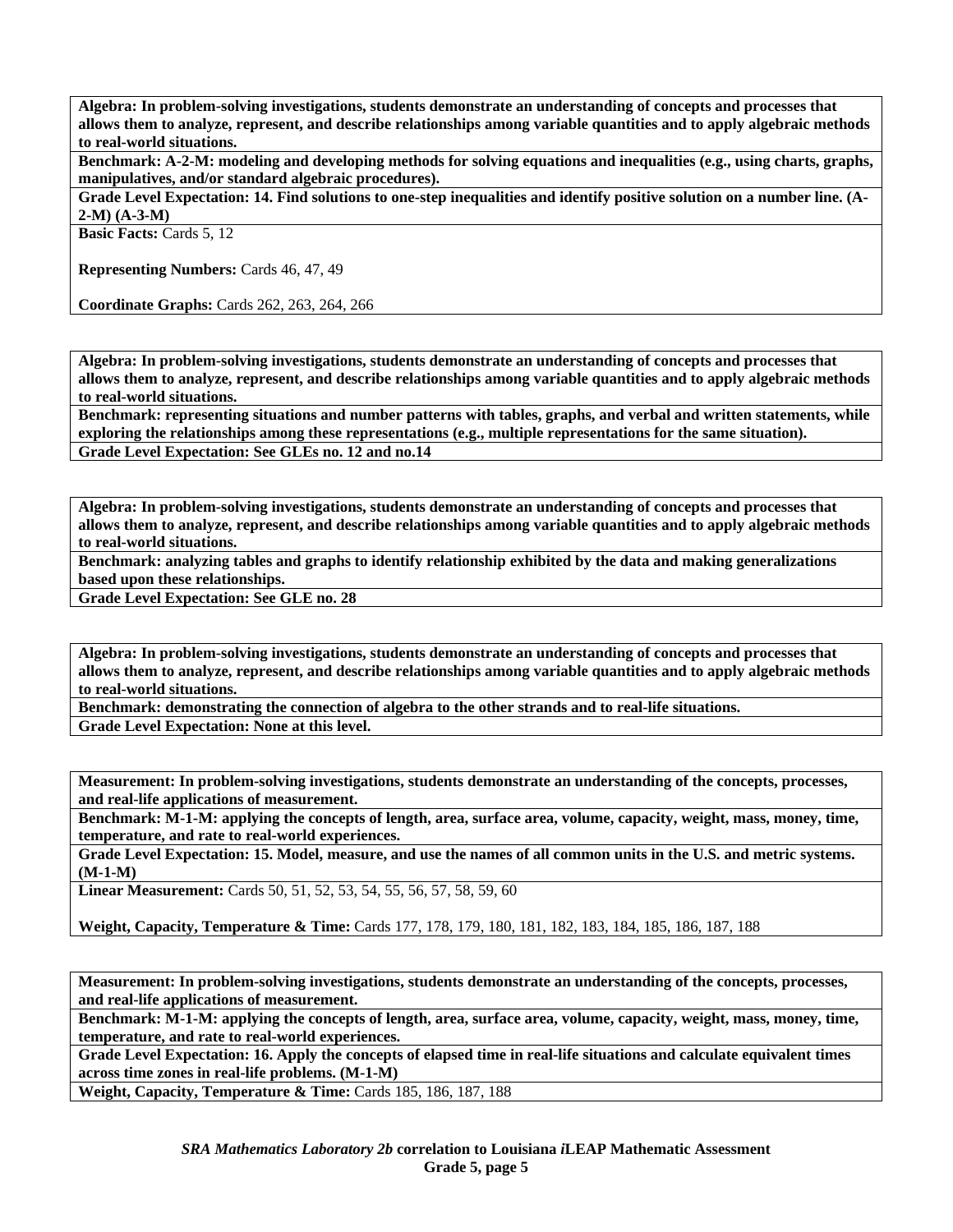**Benchmark: M-2-M: demonstrating an intuitive sense of measurement (e.g., estimating and determining reasonableness of measures).** 

**Grade Level Expectation: 17. Distinguish among the processes of counting, calculating, and measuring and determine which is the most appropriate strategy for a given situation. (M-2-M) Linear Measurement:** Cards 50, 51, 52, 53, 54, 55, 56, 57, 58, 59, 60

**Weight, Capacity, Temperature & Time:** Cards 177, 178, 179, 180, 181, 182, 183, 184, 185, 186, 187, 188

**Perimeter, Area & Volume:** Cards 201, 202, 203, 204, 205, 206, 207, 208, 209, 210, 211, 212, 213, 214, 215, 216, 217

**Measurement: In problem-solving investigations, students demonstrate an understanding of the concepts, processes, and real-life applications of measurement.** 

**Benchmark: M-2-M: demonstrating an intuitive sense of measurement (e.g., estimating and determining reasonableness of measures).** 

**Grade Level Expectation: 18. Estimate time, temperature, weight/mass, and length in familiar situations and explain the reasonableness of answers. (M-2-M)** 

**Linear Measurement:** Cards 50, 51, 52, 53, 54, 55, 56, 57, 58, 59, 60

**Weight, Capacity, Temperature & Time:** Cards 177, 178, 179, 180, 182, 185, 186, 187, 188

**Measurement: In problem-solving investigations, students demonstrate an understanding of the concepts, processes, and real-life applications of measurement.** 

**Benchmark: M-2-M: demonstrating an intuitive sense of measurement (e.g., estimating and determining reasonableness of measures).** 

**Grade Level Expectation: 19. Compare the relative sizes of common units for time, temperature, weight, mass, and length in real-life situations. (M-2-M) (M-4-M)** 

**Linear Measurement:** Cards 50, 51, 52, 53, 54, 55, 56, 57, 58, 59, 60

**Weight, Capacity, Temperature & Time:** Cards 177, 178, 179, 180, 181, 182, 183, 184, 185, 186, 187, 188

**Measurement: In problem-solving investigations, students demonstrate an understanding of the concepts, processes, and real-life applications of measurement.** 

**Benchmark: M-3-M: selecting appropriate units and tools for tasks by considering the purpose for the measurement and the precision required for the task (e.g., length of a room in feet rather than inches).** 

**Grade Level Expectation: 20. Identify appropriate tools and units with which to measure time, mass, weight, temperature, and length. (M-3-M)** 

**Linear Measurement:** Cards 50, 51, 52, 53, 54, 55, 56, 57, 58, 59, 60

**Weight, Capacity, Temperature & Time:** Cards 177, 178, 179, 180, 181, 182, 183, 184, 185, 186, 187, 188

**Measurement: In problem-solving investigations, students demonstrate an understanding of the concepts, processes, and real-life applications of measurement.** 

**Benchmark: M-3-M: selecting appropriate units and tools for tasks by considering the purpose for the measurement and the precision required for the task (e.g., length of a room in feet rather than inches).** 

**Grade Level Expectation: 21. Measure angles to the nearest degree. (M-3-M)** 

**Geometric Basics:** Cards 80, 81, 82, 85

**Geometric Figures:** Card 132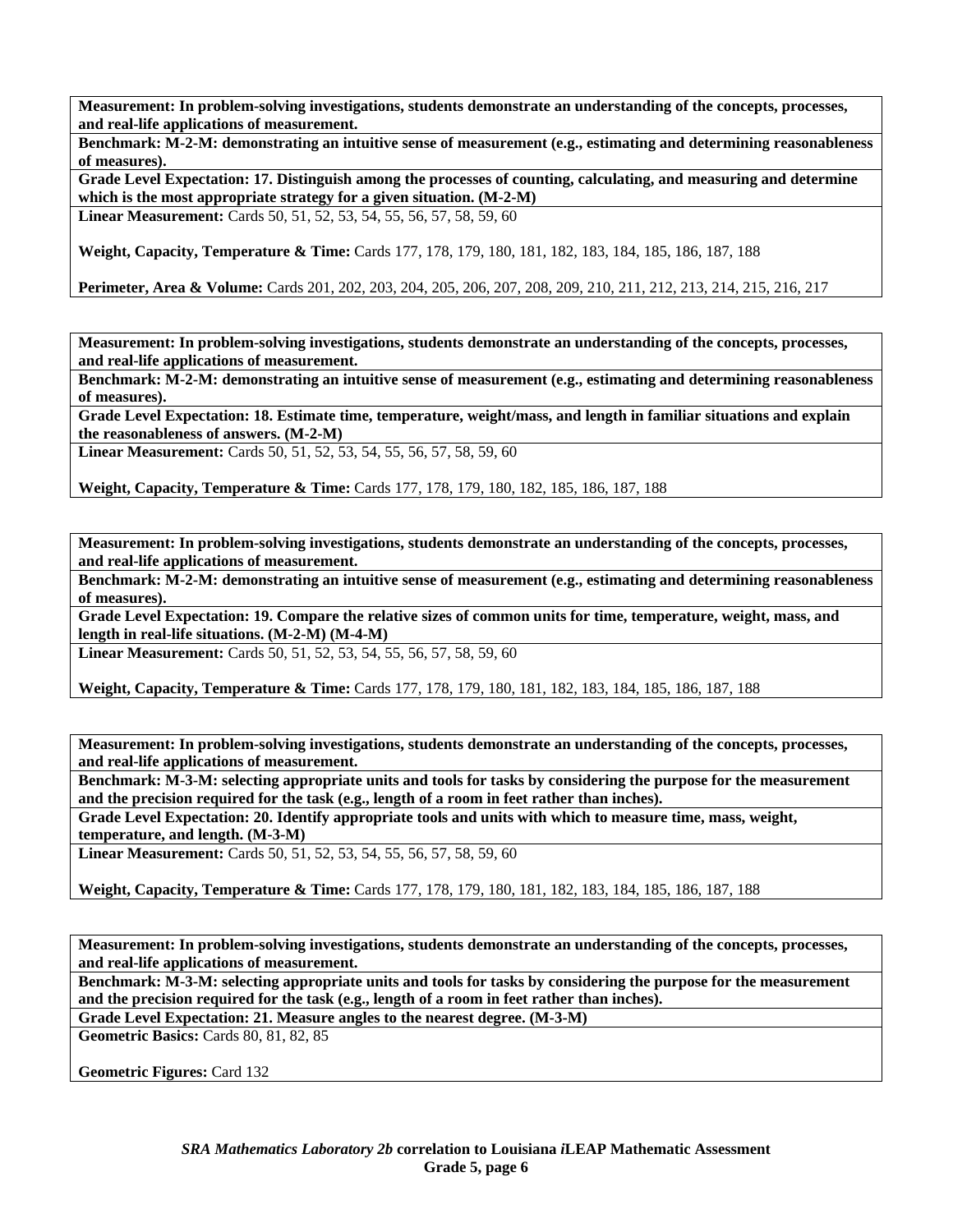**Benchmark: M-4-M: Using intuition and estimation skills to describe, order, and compare formal and informal measures (e.g., ordering cup, pint, quart, gallon; comparing a meter to a yard).** 

**Grade Level Expectation: 22. Compare and estimate measurements between the U.S. and metric systems in terms of common reference points (e.g., l vs. qt.; m vs. yd.).** 

**Linear Measurement:** Cards 50, 51, 52, 53, 55, 56, 57, 60

**Weight, Capacity, Temperature & Time:** Cards 178, 179, 180, 181, 182, 183, 184, 188

**Measurement: In problem-solving investigations, students demonstrate an understanding of the concepts, processes, and real-life applications of measurement.** 

**Benchmark: M-5-M: converting from one unit of measurement to another within the same system (comparison between systems, customary and metric, should be based on intuitive reference points, not formal computation).** 

**Grade Level Expectation: 23. Convert between units of measurement for length, weight, and time in U.S. and metric, within the same system. (M-5-M)** 

**Linear Measurement:** Cards 52, 53, 55, 56, 57, 58, 59, 60

**Weight, Capacity, Temperature & Time:** Cards 179, 180, 182, 183, 184, 185, 186, 187, 188

**Measurement: In problem-solving investigations, students demonstrate an understanding of the concepts, processes, and real-life applications of measurement.** 

**Benchmark: M-6-M: demonstrating the connection of measurement to the other strands and to real-life situations. Grade Level Expectation: See GLE no. 16** 

**Geometry: In problem-solving investigations, students demonstrate an understanding of geometric concepts and application involving one-, two-, and three-dimensional geometry, and justify their findings. Benchmark: G-1-M: using estimation skills to describe, order, and compare geometric measures. Grade Level Expectation: None at this level.** 

**Geometry: In problem-solving investigations, students demonstrate an understanding of geometric concepts and application involving one-, two-, and three-dimensional geometry, and justify their findings.** 

**Benchmark: G-2-M: identifying, describing, comparing, constructing, and classifying geometric figures and concepts. Grade Level Expectation: 24. Use mathematical terms to classify and describe the properties of two-dimensional shapes, including circles, triangles, and polygons. (G-2-M)** 

**Geometric Basics:** Cards 83, 84, 85, 86, 87

**Geometric Figures:** Cards 130, 131, 132, 133, 135, 136, 137, 138

**Geometry: In problem-solving investigations, students demonstrate an understanding of geometric concepts and application involving one-, two-, and three-dimensional geometry, and justify their findings.** 

**Benchmark: G-3-M: making predictions regarding transformations of geometric figures (e.g., make predictions regarding translations, reflections, and rotations of common figures).** 

Grade Level Expectation: 25. Identify and use appropriate terminology for transformations (e.g., *translation* as *slide*, *reflection* **as** *flip,* **and** *rotation* **as** *turn***). (G-3-M)** 

**Spatial Sense & Transformations:** Cards 233, 234, 237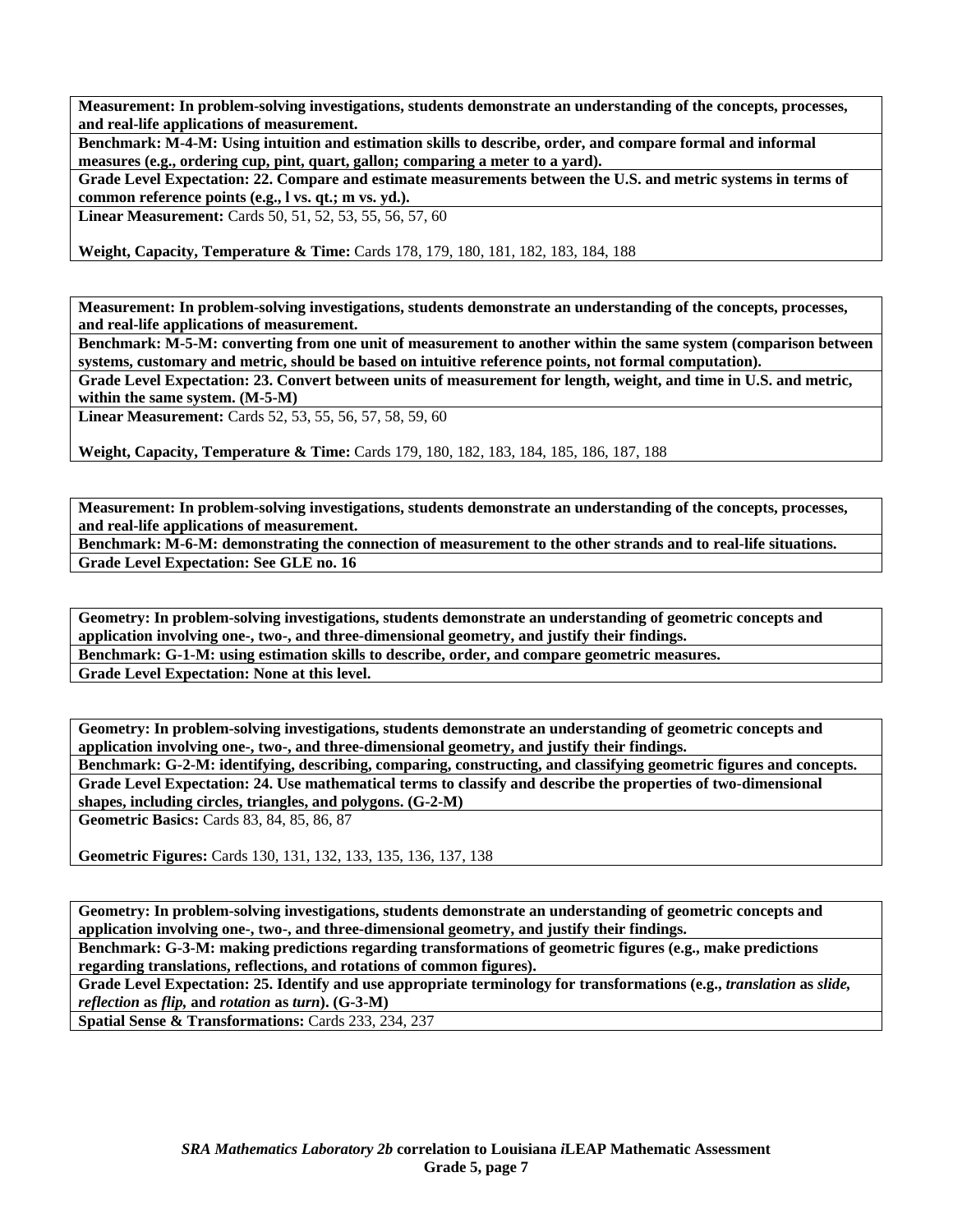**Geometry: In problem-solving investigations, students demonstrate an understanding of geometric concepts and application involving one-, two-, and three-dimensional geometry, and justify their findings. Benchmark: G-3-M: making predictions regarding transformations of geometric figures (e.g., make predictions regarding translations, reflections, and rotations of common figures). Grade Level Expectation: 26. Identify shapes that have rotational symmetry. (G-3-M)** 

**Spatial Sense & Transformations:** Cards 232, 238, 242

**Geometry: In problem-solving investigations, students demonstrate an understanding of geometric concepts and application involving one-, two-, and three-dimensional geometry, and justify their findings. Benchmark: G-4-M: constructing two- and three-dimensional models. Grade Level Expectation: None at this level.** 

**Geometry: In problem-solving investigations, students demonstrate an understanding of geometric concepts and application involving one-, two-, and three-dimensional geometry, and justify their findings. Benchmark: G-5-M: making and testing conjectures about geometric shapes and their properties. Grade Level Expectation: None at this level.** 

**Geometry: In problem-solving investigations, students demonstrate an understanding of geometric concepts and application involving one-, two-, and three-dimensional geometry, and justify their findings.** 

**Benchmark: G-6-M: demonstrating an understanding of the coordinate system (e.g., locate points, identify coordinates, and graph points in a coordinate plane to represent real-world situations).** 

**Grade Level Expectation: 27. Identify and plot points on a coordinate grid in the first quadrant. (G-6-M)**  Data & Graphs: Card 160

**Coordinate Graphs:** Cards 255, 256, 257, 258, 259, 260, 261, 265

**Geometry: In problem-solving investigations, students demonstrate an understanding of geometric concepts and application involving one-, two-, and three-dimensional geometry, and justify their findings.** 

**Benchmark: G-7-M: demonstrating the connection of geometry to other strands and to real-life situations (e.g., applications of the Pythagorean Theorem).** 

**Grade Level Expectation: None at this level.** 

**Data Analysis, Probability, and Discrete Math: In problem solving investigations, students discover trends, formulate conjectures regarding cause-and-effect relationships, and demonstrate critical thinking skills in order to make informed decisions.** 

**Benchmark: D-1-M: systematically collecting, organizing, describing, and displaying data in charts, tables, plots, graphs, and/or spreadsheets.** 

**Grade Level Expectation: 28. Use various types of charts and graphs, including double bar graphs, to organize, display, and interpret data and discuss patterns verbally and in writing. (D-1-M) (D-2-M) (P-3-M) A-4-M) Data & Graphs:** Cards 155, 156, 157, 158, 159, 160, 161, 162, 163, 164

**Probability:** Cards 281, 282, 286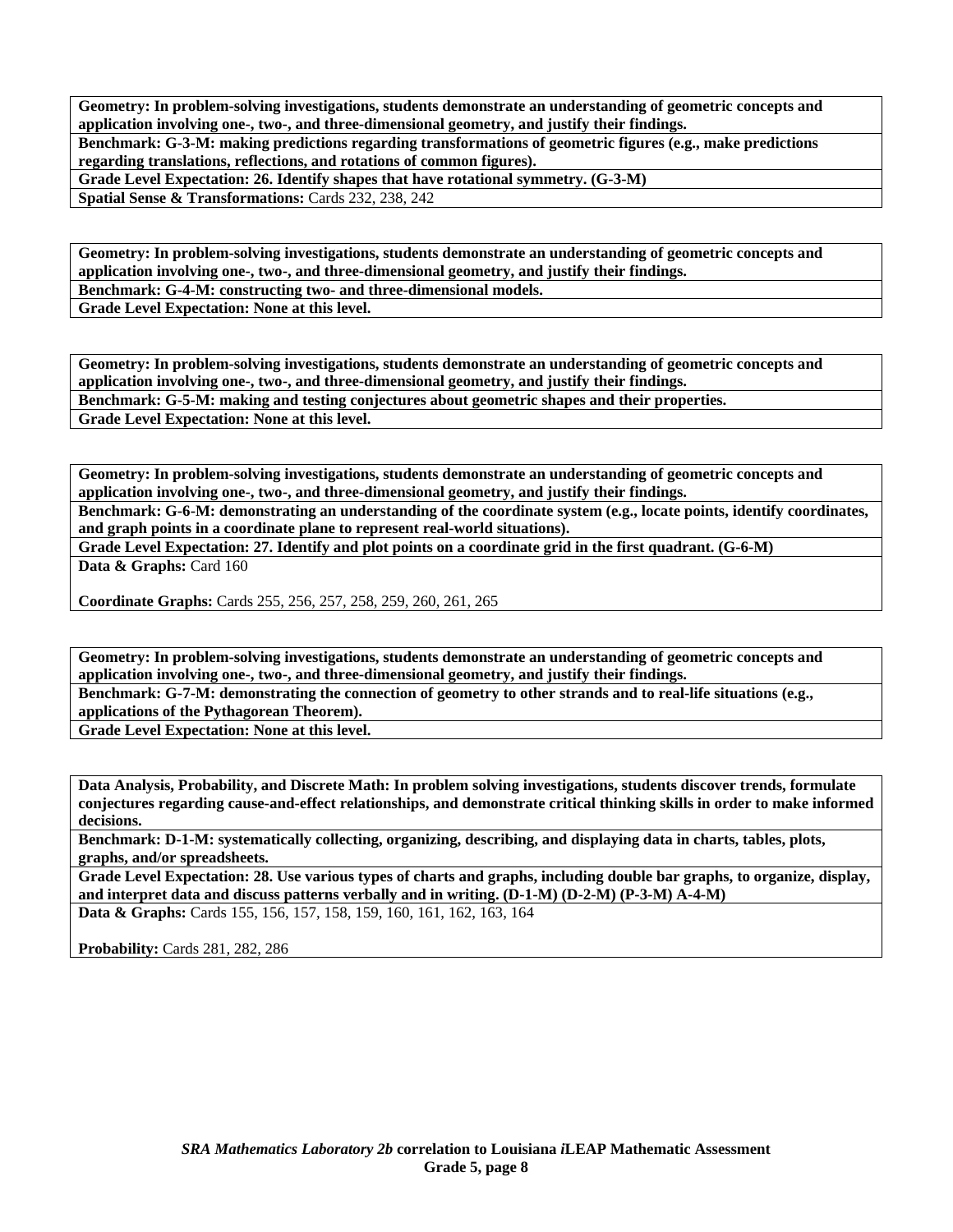**Benchmark: D-1-M: systematically collecting, organizing, describing, and displaying data in charts, tables, plots, graphs, and/or spreadsheets.** 

**Grade Level Expectation: 29. Compare and contrast different scales and labels for bar and line graphs. (D-1-M) Data & Graphs:** Cards 157, 158, 159, 160, 164

**Data Analysis, Probability, and Discrete Math: In problem solving investigations, students discover trends, formulate conjectures regarding cause-and-effect relationships, and demonstrate critical thinking skills in order to make informed decisions.** 

**Benchmark: D-1-M: systematically collecting, organizing, describing, and displaying data in charts, tables, plots, graphs, and/or spreadsheets.** 

**Grade Level Expectation: 30. Organize and display data using spreadsheets, with technology. (D-1-M)** 

This concept is not covered at this level.

**Data Analysis, Probability, and Discrete Math: In problem solving investigations, students discover trends, formulate conjectures regarding cause-and-effect relationships, and demonstrate critical thinking skills in order to make informed decisions.** 

**Benchmark: D-2-M: Analyzing, interpreting, evaluating, drawing inferences, and making estimates, predictions, decisions, and convincing arguments based on organized data (e.g., analyzing data using concepts of mean, median, mode, range, random samples, sample size, bias, and data extremes).** 

**Grade Level Expectation: 31. Compare and contrast survey data from two groups relative to the same question. (D-2- M) See also GLE no. 28** 

Data & Graphs: Cards 158, 164

**Data Analysis, Probability, and Discrete Math: In problem solving investigations, students discover trends, formulate conjectures regarding cause-and-effect relationships, and demonstrate critical thinking skills in order to make informed decisions.** 

**Benchmark: D-3-M: describing informal thinking procedures (e.g., solving elementary logic problems using Venn diagrams, tables, charts, and/or elementary logic operatives to solve logic problems in real-life situations; reach valid conclusions in elementary logic problems involving "and, or, not, if/then").** 

**Grade Level Expectation: None at this level.** 

**Data Analysis, Probability, and Discrete Math: In problem solving investigations, students discover trends, formulate conjectures regarding cause-and-effect relationships, and demonstrate critical thinking skills in order to make informed decisions.** 

**Benchmark: D-4-M: analyzing various counting and enumeration procedures with and without replacement (e.g., find the total number of possible outcomes or possible choices in a given situation.** 

**Grade Level Expectation: None at this level.** 

**Data Analysis, Probability, and Discrete Math: In problem solving investigations, students discover trends, formulate conjectures regarding cause-and-effect relationships, and demonstrate critical thinking skills in order to make informed decisions.** 

**Benchmark: D-5-M: comparing experimental probability results with theoretical probability (e.g., representing probabilities of concrete situations as common fractions, investigating single-event and multiple-event probability, using samples spaces, geometric figures, tables, and/or graphs.** 

**Grade Level Expectation: 32. Represent probabilities as common fractions and recognize that probabilities fall between 0 and 1, inclusive. (D-5-M)** 

**Probability:** Cards 284, 285, 286, 287, 288, 289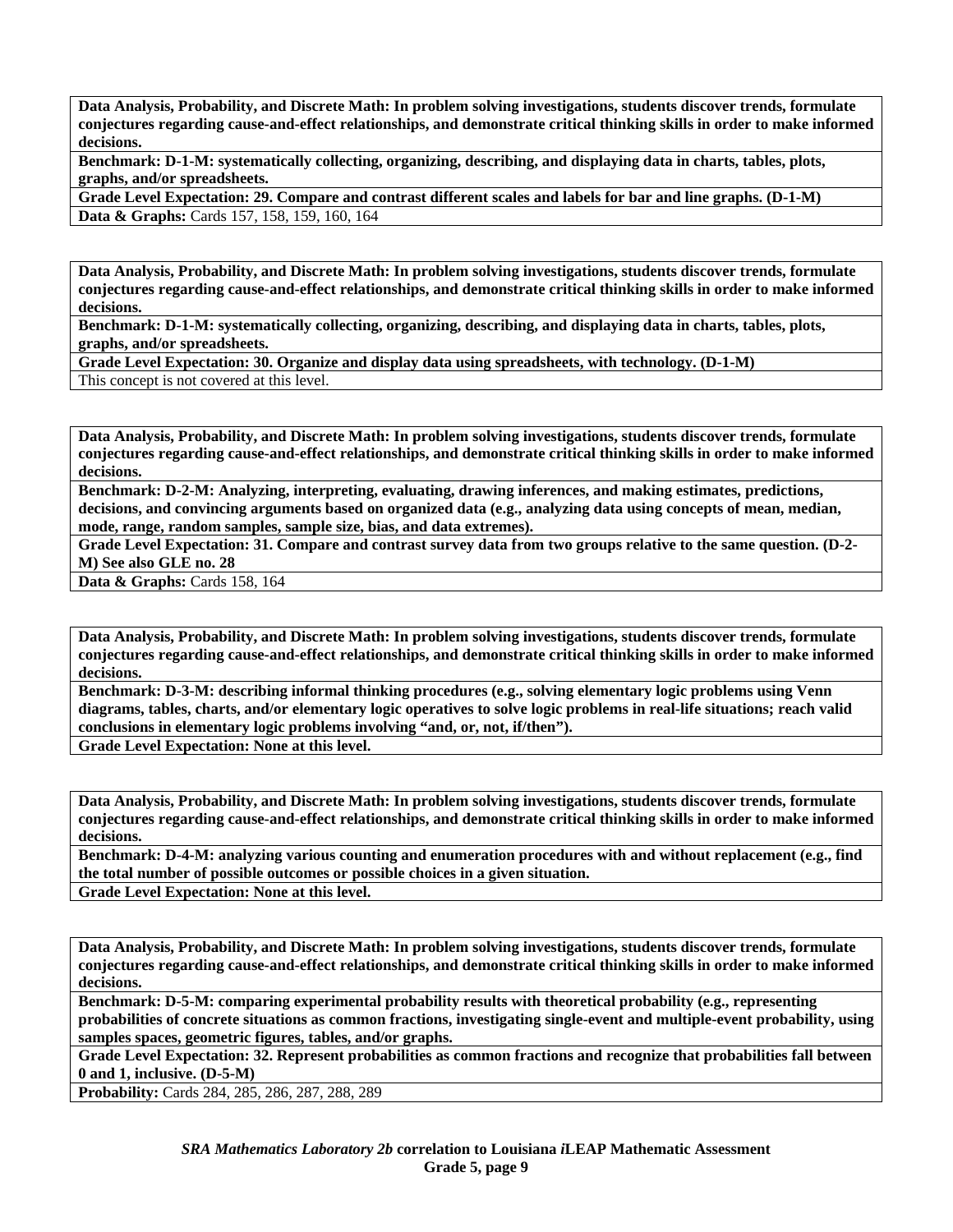**Benchmark: D-6-M: demonstrating the connection of data analysis, probability, and discrete math to other strands and to real-life situations.** 

**Grade Level Expectation: None at this level.** 

**Patterns, Relations, and Functions: In problem-solving investigations, students demonstrate an understanding of patterns, relations, and functions that represent and explain real-world situations.** 

**Benchmark: P-1-M: describing, extending, analyzing, and creating a wide variety of numerical, geometrical, and statistical patterns (e.g., skip counting or rational numbers and simple exponential number patterns).** 

**Grade Level Expectation: 33. Fill in missing elements in sequences of design, number patterns, positioned figures, and quantities of objects. (P-1-M)** 

**Patterns & Numbers:** Cards 114, 115, 116, 117

**Patterns, Relations, and Functions: In problem-solving investigations, students demonstrate an understanding of patterns, relations, and functions that represent and explain real-world situations.** 

**Benchmark: P-2-M: describing and representing relationships using tables, rules, simple equations, and graphs. Grade Level Expectation: None at this level.** 

**Patterns, Relations, and Functions: In problem-solving investigations, students demonstrate an understanding of patterns, relations, and functions that represent and explain real-world situations.** 

**Benchmark: P-3-M: analyzing relationships to explain how a change in one quantity results in a change in another (e.g., change in the dimensions of a rectangular solid affects the volume).** 

**Grade Level Expectation: See GLE no. 28** 

**Patterns, Relations, and Functions: In problem-solving investigations, students demonstrate an understanding of patterns, relations, and functions that represent and explain real-world situations.** 

**Benchmark: P-4-M: demonstrating the pervasive use of patterns, relations, and function in other strands and in real0life situations.** 

**Grade Level Expectation: None at this level.**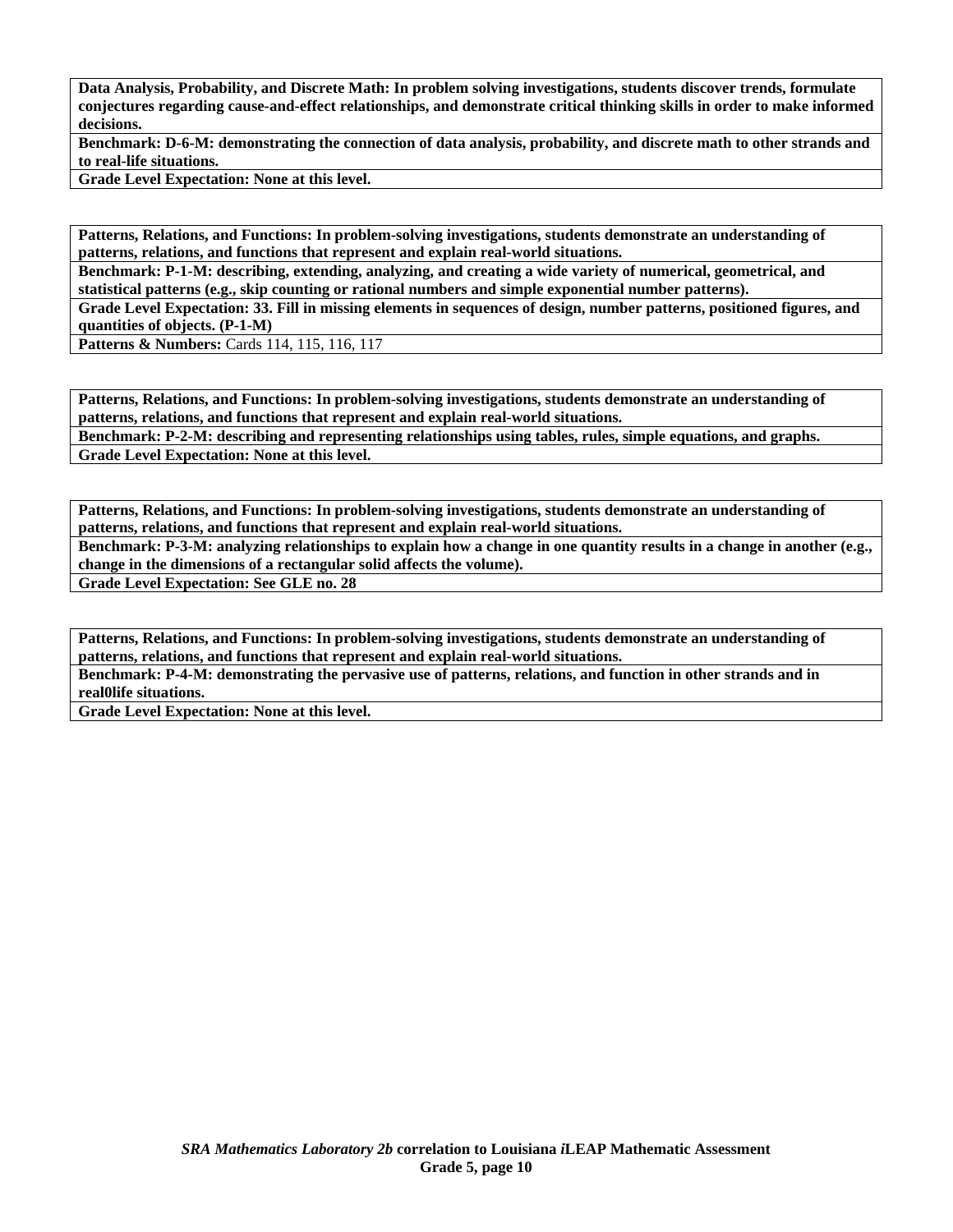## *SRA Mathematics Laboratory 2c*  **correlation to Louisiana** *i***LEAP Mathematic Assessment Grade 6**

**Number and Number Relations: In problem-solving investigations, students demonstrate an understanding of the real number system and communicate the relationships within that system using a variety of techniques and tools. Benchmark: N-1-M: demonstrating that a rational number can be expressed in many forms, and selecting an appropriate form for a given situation (e.g., fractions, decimals, and percents).** 

**Grade Level Expectation: 1. Factor whole numbers into primes. (N-1-M)** 

**Patterns & Numbers: Cards 92, 93, 94** 

**Number and Number Relations: In problem-solving investigations, students demonstrate an understanding of the real number system and communicate the relationships within that system using a variety of techniques and tools. Benchmark: N-1-M: demonstrating that a rational number can be expressed in many forms, and selecting an appropriate form for a given situation (e.g., fractions, decimals, and percents).** 

**Grade Level Expectation: 2. Determine common factors and common multiples for pairs of whole numbers. (N-1-M) Patterns & Numbers:** Cards 84, 85, 86, 87, 88, 89, 90, 94

**Add & Subtract Fractions:** Cards 122, 125, 126, 128, 129, 130, 133, 134, 136, 137

**Number and Number Relations: In problem-solving investigations, students demonstrate an understanding of the real number system and communicate the relationships within that system using a variety of techniques and tools. Benchmark: N-1-M: demonstrating that a rational number can be expressed in many forms, and selecting an appropriate form for a given situation (e.g., fractions, decimals, and percents).** 

**Grade Level Expectation: 3. Find the greatest common factor (GCF) and least common multiple (LCM) for whole numbers in the context of problem-solving. (N-1-M)** 

Patterns & Numbers: Cards 85, 87, 88, 89

**Add & Subtract Fractions:** Cards 122, 125, 126, 128, 129, 130, 133, 134, 136, 137

**Number and Number Relations: In problem-solving investigations, students demonstrate an understanding of the real number system and communicate the relationships within that system using a variety of techniques and tools. Benchmark: N-1-M: demonstrating that a rational number can be expressed in many forms, and selecting an appropriate form for a given situation (e.g., fractions, decimals, and percents).** 

**Grade Level Expectation: 4. Recognize and compute equivalent representations of fractions and decimals (i.e., halves, thirds, fourths, fifths, eighths, tenths, hundredths). (N-1-M) (N-3-M)** 

**Fraction & Decimal Concepts:** Cards 96, 103, 104, 105, 108

**Divide Decimals:** Card 239

**Using Decimals & Percents:** Cards 253, 254, 255, 258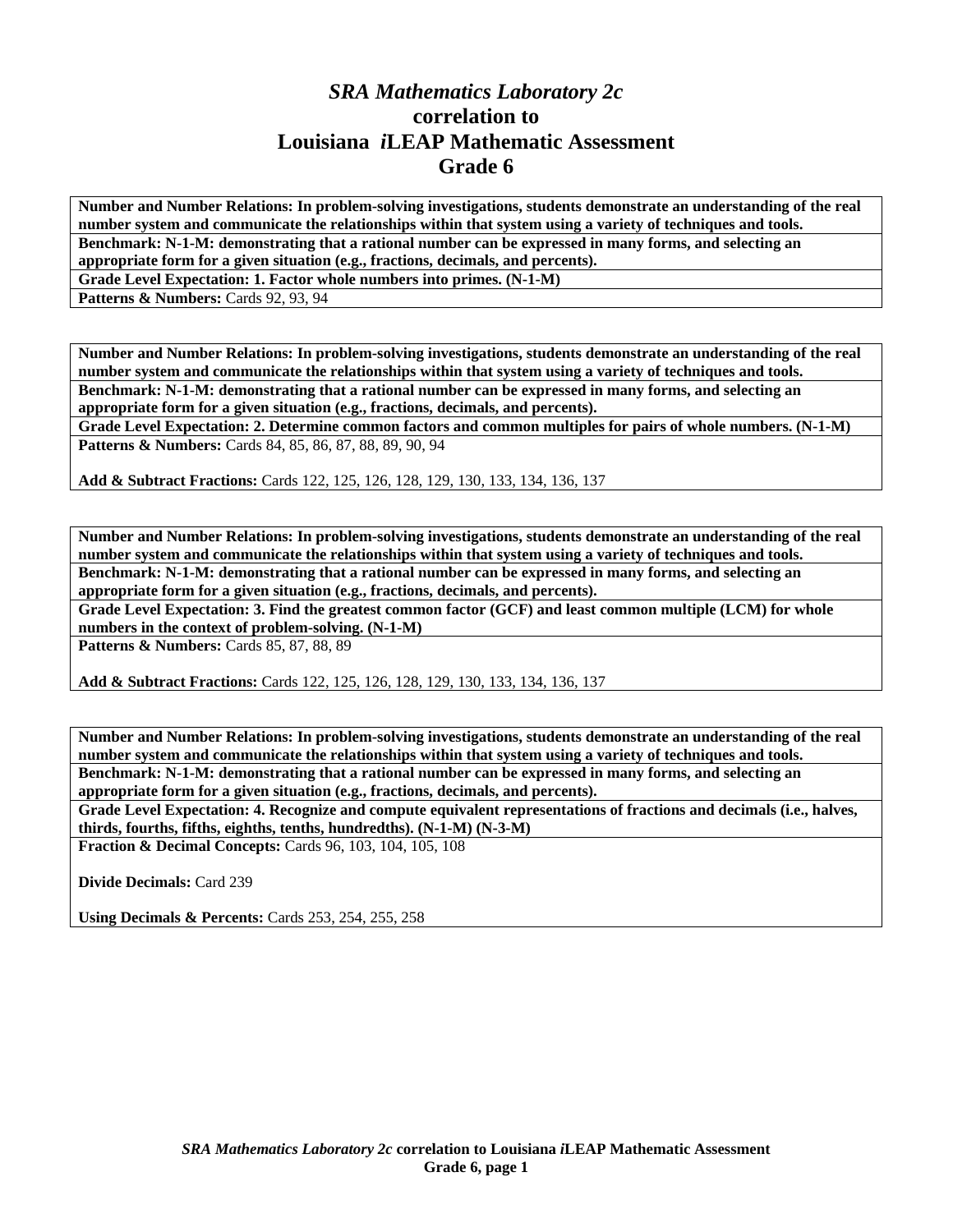**Number and Number Relations: In problem-solving investigations, students demonstrate an understanding of the real number system and communicate the relationships within that system using a variety of techniques and tools. Benchmark: N-1-M: demonstrating that a rational number can be expressed in many forms, and selecting an appropriate form for a given situation (e.g., fractions, decimals, and percents).** 

**Grade Level Expectation: 5. Decide which representation (i.e., fraction or decimal) of a positive rational number is appropriate in a real-life situation. (N-1-M) (N-5-M)** 

**Fraction & Decimal Concepts:** Cards 96, 97, 98, 103, 104, 105, 108

**Divide Decimals:** Card 239

**Using Decimals & Percents:** Cards 253, 254, 255, 258

**Number and Number Relations: In problem-solving investigations, students demonstrate an understanding of the real number system and communicate the relationships within that system using a variety of techniques and tools. Benchmark: N-2-M: demonstrating number sense and estimation skills to describe, order, and compare rational numbers (e.g., magnitude, integers, fractions, decimals, and percents).** 

**Grade Level Expectation: 6. Compare positive fractions, decimals, and positive and negative integers using symbols**   $(i.e., <, =, >)$  and number lines.  $(N-2-M)$ 

**Place Value: Whole Numbers:** Cards 34, 35, 36, 39, 40, 41

**Representing Numbers:** Cards 64, 65, 66

**Fraction & Decimal Concepts:** Cards 99, 100, 101, 106, 107, 108

**Ratios & Proportions:** Card 276

**Number and Number Relations: In problem-solving investigations, students demonstrate an understanding of the real number system and communicate the relationships within that system using a variety of techniques and tools. Benchmark: N-3-M: reading, writing, representing, and using rational numbers in a variety of forms (e.g., integers, mixed numbers, and improper fractions).** 

**Grade Level Expectation: 7. Read and write numerals and words for decimals through ten-thousandths. (N-3-M) Place Value: Whole Numbers:** Cards 37, 38, 39, 40, 41

**Fraction & Decimal Concepts:** Cards 103, 104, 10, 107, 108

**Number and Number Relations: In problem-solving investigations, students demonstrate an understanding of the real number system and communicate the relationships within that system using a variety of techniques and tools. Benchmark: N-3-M: reading, writing, representing, and using rational numbers in a variety of forms (e.g., integers, mixed numbers, and improper fractions).** 

**Grade Level Expectation: 8. Demonstrate the meaning of positive and negative numbers and their opposites in real-life situations. (N-3-M) )N-5-M) See also GLE no.4** 

**Representing Numbers:** Cards 63, 64, 65, 66, 67, 68, 69, 70, 71, 72, 73

**Number and Number Relations: In problem-solving investigations, students demonstrate an understanding of the real number system and communicate the relationships within that system using a variety of techniques and tools. Benchmark: N-4-M: demonstrating a conceptual understanding of the meaning of the basic arithmetic operations (add, subtract, multiply and divide) and their relationships to each other. Grade Level Expectation: None at this level.**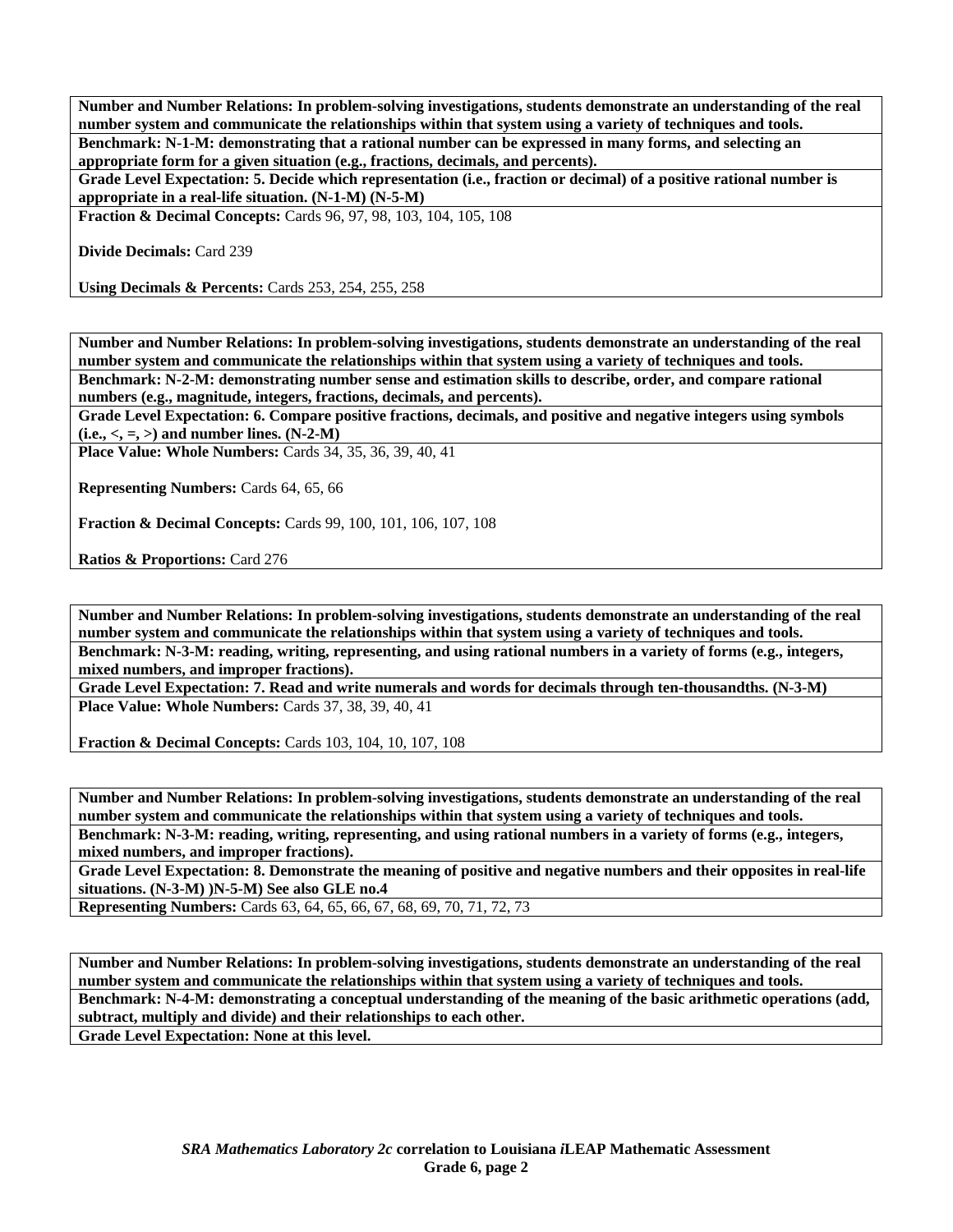**Number and Number Relations: In problem-solving investigations, students demonstrate an understanding of the real number system and communicate the relationships within that system using a variety of techniques and tools. Benchmark: N-5-M: applying an understanding of rational numbers and arithmetic operations to real-life situations. Grade Level Expectation: 9. Add and subtract fractions and decimals in real-life situations. (N-5-M) See also GLEs no. 5 and no.8** 

**Add & Subtract Fractions:** Cards 123, 124, 125, 126, 127, 128, 129, 130, 131, 132, 133, 134, 135, 136, 137

**Add & Subtract Decimals:** Cards 176, 177, 178, 179, 180, 181, 182, 183, 184, 185, 186, 187

**Number and Number Relations: In problem-solving investigations, students demonstrate an understanding of the real number system and communicate the relationships within that system using a variety of techniques and tools. Benchmark: N-6-M: Constructing, using, and explaining procedures to compute and estimate with rational numbers employing mental math strategies.** 

**Grade Level Expectation: 10. Use and explain estimation strategies to predict computational results with positive fractions and decimals. (N-6-M)** 

**Fraction & Decimal Concepts:** Card 102

Add & Subtract Fractions: Cards 127, 131

**Add & Subtract Decimals:** Cards 177, 182

**Divide Decimals:** Cards 228, 238

**Number and Number Relations: In problem-solving investigations, students demonstrate an understanding of the real number system and communicate the relationships within that system using a variety of techniques and tools. Benchmark: N-6-M: Constructing, using, and explaining procedures to compute and estimate with rational numbers employing mental math strategies.** 

**Grade Level Expectation: 11. Mentally multiply and divide by powers of 10 (e.g., 25/10 = 2.5; 12.56 x 100 = 1,256) (N-6- M)** 

**Multiply & Divide Whole Numbers:** Cards 42, 43, 44, 49, 50, 51

**Representing Numbers:** Cards 61, 62

**Multiply Decimals:** Cards 202, 206, 207, 211, 212

**Divide Decimals:** Cards 233, 234

**Number and Number Relations: In problem-solving investigations, students demonstrate an understanding of the real number system and communicate the relationships within that system using a variety of techniques and tools. Benchmark: N-7-M: selecting and using appropriate computational methods and tools for given situations involving rational numbers (e.g., estimation, or exact computation using mental arithmetic, calculator, computer, or paper and pencil).** 

**Grade Level Expectation: 12. Divide 4-digit numbers by 2-digit numbers with the quotient written as a mixed number or a decimal. (N-7-M)** 

**Multiply & Divide Whole Numbers:** Cards 50, 51, 52, 53, 54, 57, 58, 59

**Divide Decimals:** Cards 235, 236, 237, 238, 240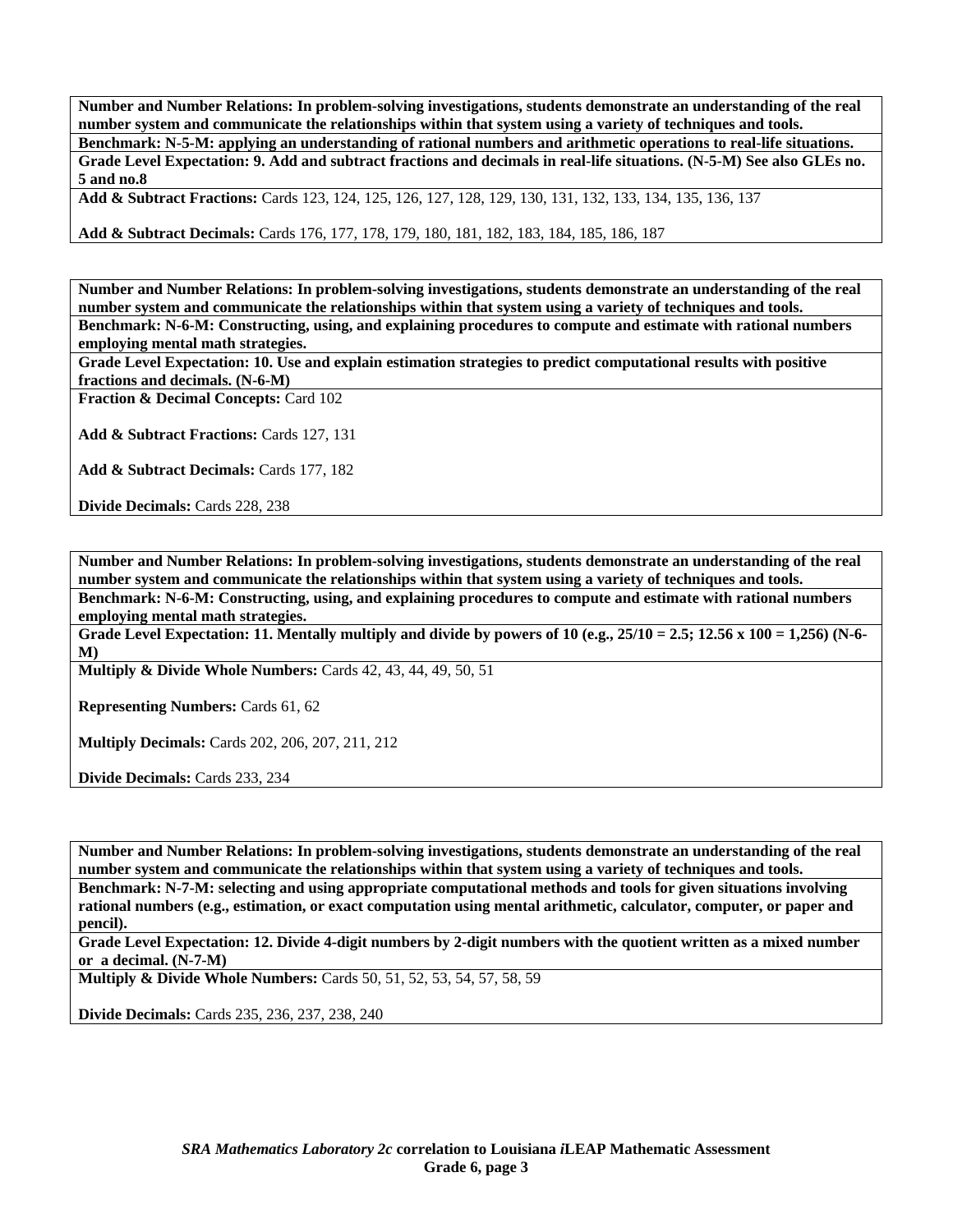**Number and Number Relations: In problem-solving investigations, students demonstrate an understanding of the real number system and communicate the relationships within that system using a variety of techniques and tools. Benchmark: N-8-M: demonstrating a conceptual understanding and applications of proportional reasoning (e.g., determining equivalent ratios, finding a missing term in a given proportion).** 

**Grade Level Expectation: 13. Use models and pictures to explain concepts or solve problems involving ratio, proportion, and percent with whole numbers. (N-8-M)** 

**Using Decimals & Percents:** Cards 254, 255, 256, 257, 258, 259, 260, 261, 262

**Ratios & Proportions:** Cards 273, 274, 275, 276, 277, 278, 279, 280, 281, 282, 283

**Algebra: In problem-solving investigations, students demonstrate an understanding of concepts and processes that allows them to analyze, represent, and describe relationships among variable quantities and to apply algebraic methods to real-world situations.** 

**Benchmark: A-1-M: demonstrating a conceptual understanding of variables, expressions, equations, and inequalities (e.g., symbolically represent real-world problems as linear terms, equations, or inequalities).** 

**Grade Level Expectation: 14. Model and identify perfect squares up to 144. (A-1-M)** 

This concept is not covered at this level.

**Algebra: In problem-solving investigations, students demonstrate an understanding of concepts and processes that allows them to analyze, represent, and describe relationships among variable quantities and to apply algebraic methods to real-world situations.** 

**Benchmark: A-1-M: demonstrating a conceptual understanding of variables, expressions, equations, and inequalities (e.g., symbolically represent real-world problems as linear terms, equations, or inequalities).** 

**Grade Level Expectation: 15. Match algebraic equations and expressions with verbal statements and vice versa. (A-1- M) (A-3-M) (A-5-M) (P-2-M)** 

**Basic Facts:** Cards 1, 2, 5, 6, 8, 9, 10, 11, 13, 14

**Add & Subtract Whole Numbers:** Card 26

**Multiply & Divide Whole Numbers:** Cards 55, 56, 59

**Coordinate Graphs:** Cards 289, 290, 291

**Algebra Concepts:** Cards 292, 293, 294, 295, 296, 297, 298, 299, 300

**Algebra: In problem-solving investigations, students demonstrate an understanding of concepts and processes that allows them to analyze, represent, and describe relationships among variable quantities and to apply algebraic methods to real-world situations.** 

**Benchmark: A-2-M: modeling and developing methods for solving equations and inequalities (e.g., using charts, graphs, manipulatives, and/or standard algebraic procedures).** 

**Grade Level Expectation: 16. Evaluate simple algebraic expressions using substitution. (A-2-M)** 

**Basic Facts:** Cards 1, 2, 5, 6, 8, 9, 10, 11, 13, 14

**Add & Subtract Whole Numbers:** Card 26

**Multiply & Divide Whole Numbers:** Cards 55, 56, 59

**Coordinate Graphs:** Cards 289, 290, 291

**Algebra Concepts:** Cards 292, 293, 294, 295, 296, 297, 298, 299, 300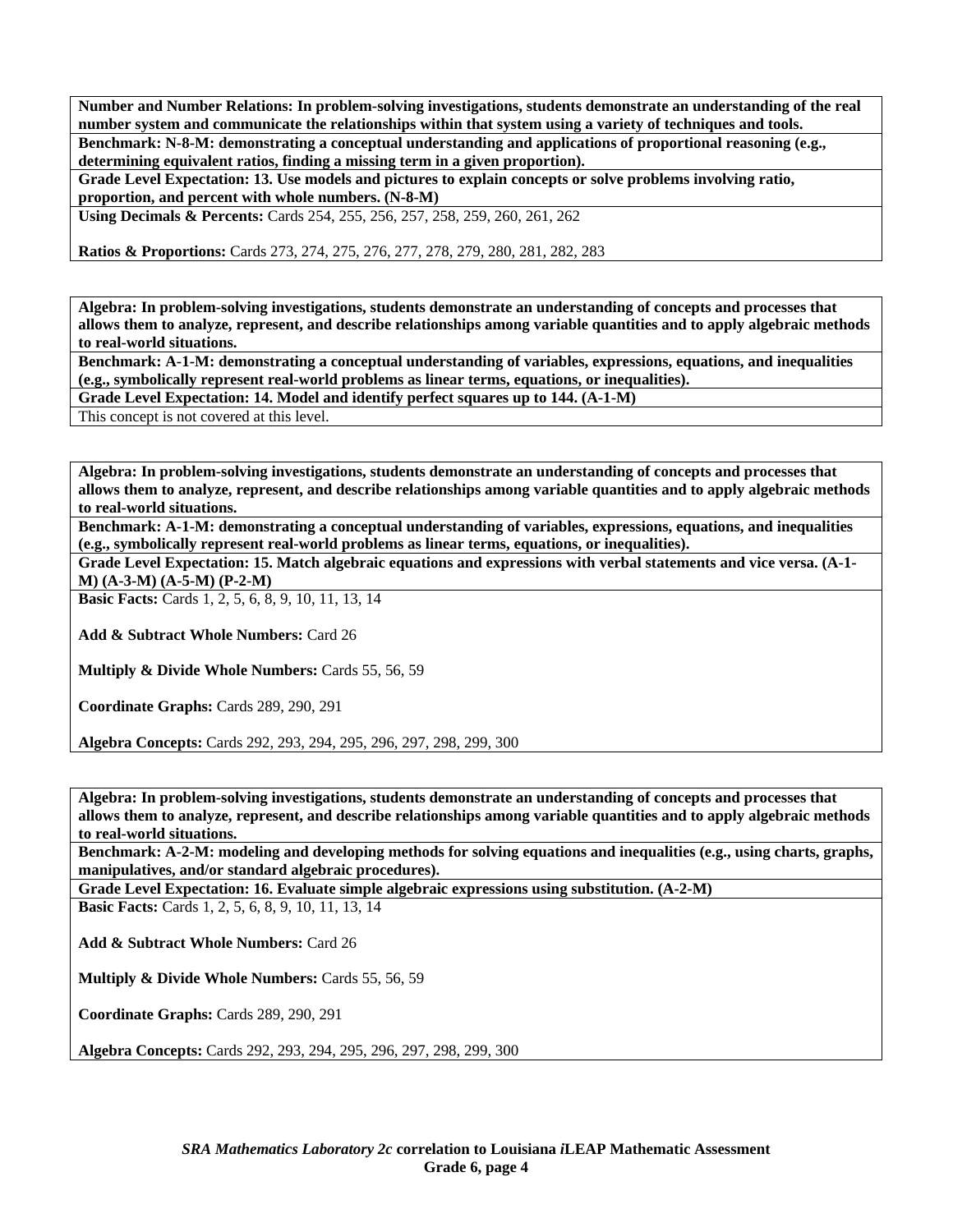**Algebra: In problem-solving investigations, students demonstrate an understanding of concepts and processes that allows them to analyze, represent, and describe relationships among variable quantities and to apply algebraic methods to real-world situations.** 

**Benchmark: A-2-M: modeling and developing methods for solving equations and inequalities (e.g., using charts, graphs, manipulatives, and/or standard algebraic procedures).** 

**Grade Level Expectation: 17. Find solutions to 2-step equations with positive integer solutions (e.g., 3x – 5 = 13, 2x + 3x**   $= 20$ ).  $(A-2-M)$ 

**Coordinate Graphs:** Cards 289, 290, 291

**Algebra Concepts:** Cards 294, 295, 296, 297, 298, 299, 300

**Algebra: In problem-solving investigations, students demonstrate an understanding of concepts and processes that allows them to analyze, represent, and describe relationships among variable quantities and to apply algebraic methods to real-world situations.** 

**Benchmark: A-3-M: representing situations and number patterns with tables, graphs, and verbal and written statements, while exploring the relationships among these representations (e.g., multiple representations for the same situation).** 

**Grade Level Expectation: See GLEs no. 15 and no.29** 

**Algebra: In problem-solving investigations, students demonstrate an understanding of concepts and processes that allows them to analyze, represent, and describe relationships among variable quantities and to apply algebraic methods to real-world situations.** 

**Benchmark: A-4-M: analyzing tables and graphs to identify relationship exhibited by the data and making** 

**generalizations based upon these relationships. Grade Level Expectation: See GLE no. 38** 

**Algebra: In problem-solving investigations, students demonstrate an understanding of concepts and processes that allows them to analyze, represent, and describe relationships among variable quantities and to apply algebraic methods to real-world situations.** 

**Benchmark: A-5-M: demonstrating the connection of algebra to the other strands and to real-life situations. Grade Level Expectation: See GLEs no. 15 and no. 20** 

**Measurement: In problem-solving investigations, students demonstrate an understanding of the concepts, processes, and real-life applications of measurement.** 

**Benchmark: M-1-M: applying the concepts of length, area, surface area, volume, capacity, weight, mass, money, time, temperature, and rate to real-world experiences.** 

**Grade Level Expectation: 18. Measure length and read linear measurements to the nearest sixteenth-inch and mm. (M-1-M)** 

**Measurement:** Cards 109, 110, 111, 113

**Measurement: In problem-solving investigations, students demonstrate an understanding of the concepts, processes, and real-life applications of measurement.** 

**Benchmark: M-1-M: applying the concepts of length, area, surface area, volume, capacity, weight, mass, money, time, temperature, and rate to real-world experiences.** 

**Grade Level Expectation: 19. Calculate perimeter and area of triangles, parallelograms, and trapezoids. (M-1-M) Perimeter & Area:** Cards 213, 214, 215, 216, 217, 218, 219, 220, 221, 222, 223, 224, 225, 226, 227

**Surface Area & Volume:** Cards 241, 242, 243, 244, 245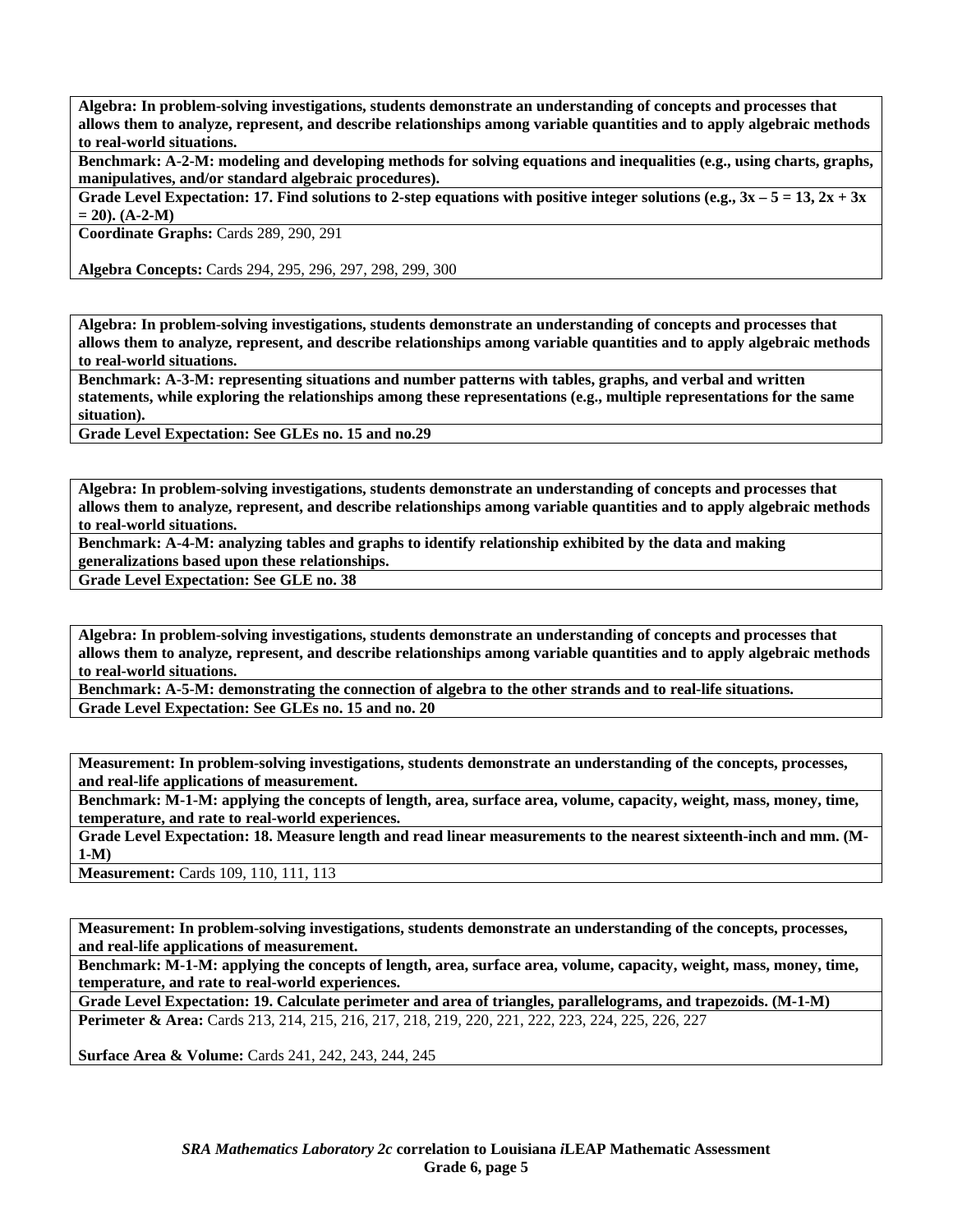**Benchmark: M-1-M: applying the concepts of length, area, surface area, volume, capacity, weight, mass, money, time, temperature, and rate to real-world experiences.** 

**Grade Level Expectation: 20. Calculate, interpret, and compare rates such as \$/lb., mpg, and mph. (M-1-M) (A-5-M) Data and Graphs:** Card 149

**Ratios & Proportions:** Cards 278, 281, 282, 283

**Measurement: In problem-solving investigations, students demonstrate an understanding of the concepts, processes, and real-life applications of measurement.** 

**Benchmark: M-2-M: demonstrating an intuitive sense of measurement (e.g., estimating and determining reasonableness of measures).** 

**Grade Level Expectation: 21. Demonstrate an intuitive sense of relative sizes of common units for length and area of familiar objects in real-life problems (e.g., estimate the area of a desktop in square feet, the average adult is between 1.5 and 2 meters tall). (M-2-M) (G-1-M)** 

**Measurement:** Cards 109, 110, 111, 113

**Perimeter & Area:** Cards 213, 214, 215, 216, 217, 218, 219, 220, 221, 222, 223, 224, 225, 226, 227

**Surface Area & Volume:** Cards 241, 242, 243, 244, 245

**Measurement: In problem-solving investigations, students demonstrate an understanding of the concepts, processes, and real-life applications of measurement.** 

**Benchmark: M-2-M: demonstrating an intuitive sense of measurement (e.g., estimating and determining reasonableness of measures).** 

**Grade Level Expectation: 22. Estimate perimeter and area of any 2-dimensional figure (regular and irregular) using standard units. (M-2-M) See also no. 31** 

**Perimeter & Area:** Cards 213, 214, 215, 216, 217, 218, 219, 220, 221, 222, 223, 224, 225, 226, 227

**Surface Area & Volume:** Cards 241, 242, 243, 244, 245

**Measurement: In problem-solving investigations, students demonstrate an understanding of the concepts, processes, and real-life applications of measurement.** 

**Benchmark: M-3-M: selecting appropriate units and tools for tasks by considering the purpose for the measurement and the precision required for the task (e.g., length of a room in feet rather than inches).** 

**Grade Level Expectation: 23. Identify and select appropriate units to measure area. (M-3-M) Perimeter & Area:** Cards 216, 217, 218, 219, 220, 221, 222, 223, 226, 227

**Surface Area & Volume:** Cards 241, 242, 243, 244, 245

**Measurement: In problem-solving investigations, students demonstrate an understanding of the concepts, processes, and real-life applications of measurement.** 

**Benchmark: M-4-M: Using intuition and estimation skills to describe, order, and compare formal and informal measures (e.g., ordering cup, pint, quart, gallon; comparing a meter to a yard). Grade Level Expectation: None at this level.** 

**Measurement: In problem-solving investigations, students demonstrate an understanding of the concepts, processes, and real-life applications of measurement.** 

**Benchmark: M-5-M: converting from one unit of measurement to another within the same system (comparison between systems, customary and metric, should be based on intuitive reference points, not formal computation). Grade Level Expectation: None at this level.**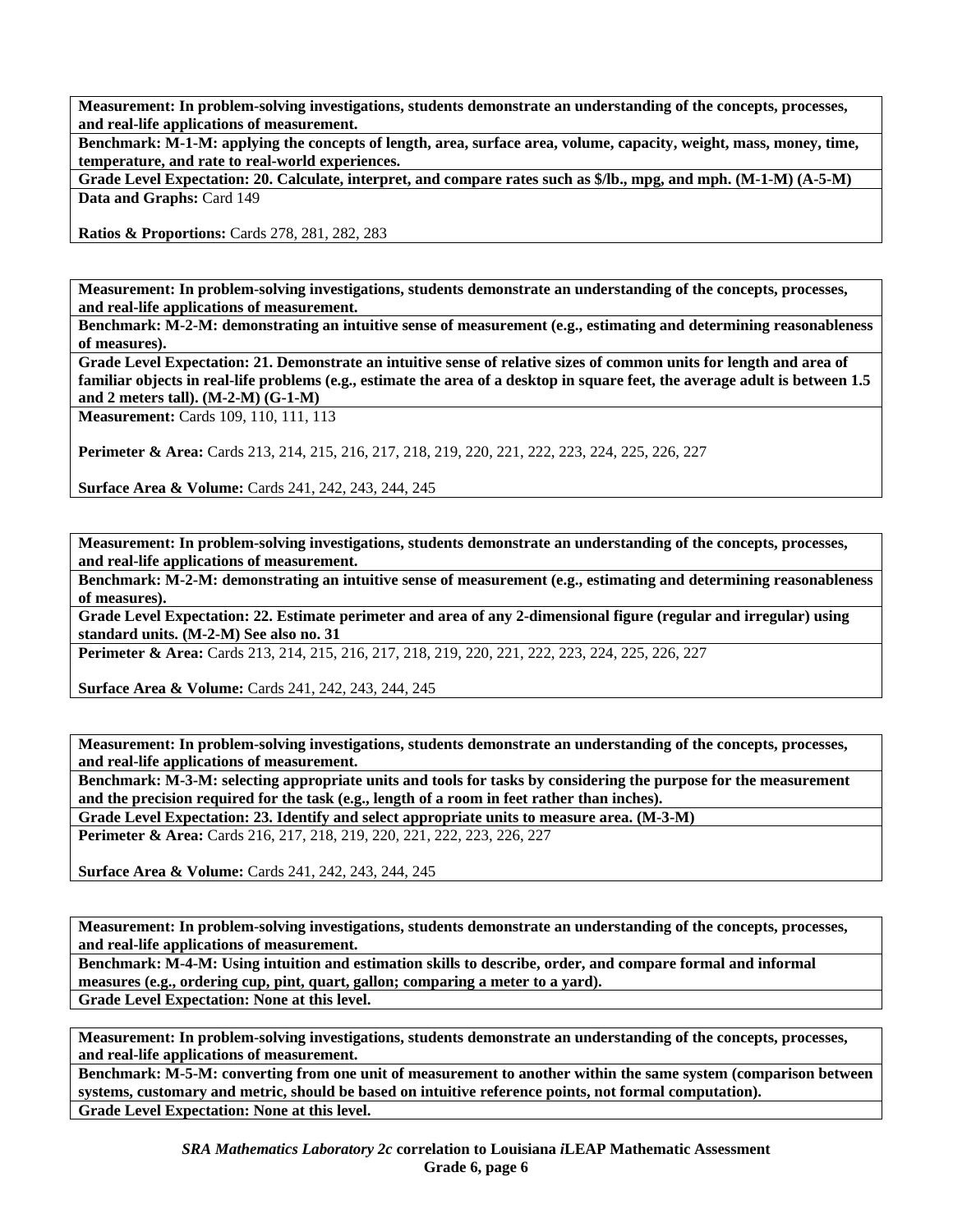**Benchmark: M-6-M: demonstrating the connection of measurement to the other strands and to real-life situations. Grade Level Expectation: None at this level.** 

**Geometry: In problem-solving investigations, students demonstrate an understanding of geometric concepts and application involving one-, two-, and three-dimensional geometry, and justify their findings. Benchmark: G-1-M: using estimation skills to describe, order, and compare geometric measures. Grade Level Expectation: See GLEs no. 21 and no. 26** 

**Geometry: In problem-solving investigations, students demonstrate an understanding of geometric concepts and application involving one-, two-, and three-dimensional geometry, and justify their findings.** 

**Benchmark: G-2-M: identifying, describing, comparing, constructing, and classifying geometric figures and concepts. Grade Level Expectation: 24. Use mathematical terms to describe the basic properties of 3-dimensional objects (edges, vertices, faces, base, etc.). (G-2-M)** 

**Measurement:** Cards 117, 118, 119, 120, 121

**Geometric Figures:** Cards 166, 167, 168, 169, 170, 171, 174, 175

**Geometry: In problem-solving investigations, students demonstrate an understanding of geometric concepts and application involving one-, two-, and three-dimensional geometry, and justify their findings. Benchmark: G-2-M: identifying, describing, comparing, constructing, and classifying geometric figures and concepts. Grade Level Expectation: 25. Relate polyhedra to their 2-dimensional shapes by drawing or sketching their faces. Geometric Figures:** Cards 174, 175

**Geometry: In problem-solving investigations, students demonstrate an understanding of geometric concepts and application involving one-, two-, and three-dimensional geometry, and justify their findings.** 

**Benchmark: G-2-M: identifying, describing, comparing, constructing, and classifying geometric figures and concepts. Grade Level Expectation: 26. Apply concepts, properties, and relationships of points, lines, line segments, rays, diagonals, circles, and right, acute, and obtuse angles and triangles in real-life situations, including sizes of angles. (G-2- M) (G-5-M) (G-1-M)** 

**Measurement:** Cards 112, 114, 115, 116, 117, 118, 119, 120, 121

**Geometric Figures:** Cards 165, 166, 167, 168, 169, 170, 171, 172, 173, 175

**Spatial Sense & Transformations:** Cards 263, 264, 265, 266, 267, 268, 269, 270, 271, 272

**Geometry: In problem-solving investigations, students demonstrate an understanding of geometric concepts and application involving one-, two-, and three-dimensional geometry, and justify their findings.** 

**Benchmark: G-3-M: making predictions regarding transformations of geometric figures (e.g., make predictions regarding translations, reflections, and rotations of common figures).** 

**Grade Level Expectation: 27. Make and test predictions regarding tessellations with geometric shapes. (G-3-M)**  This concept is not covered at this level.

**Geometry: In problem-solving investigations, students demonstrate an understanding of geometric concepts and application involving one-, two-, and three-dimensional geometry, and justify their findings. Benchmark: G-4-M: constructing two- and three-dimensional models. Grade Level Expectation: See GLE no. 25**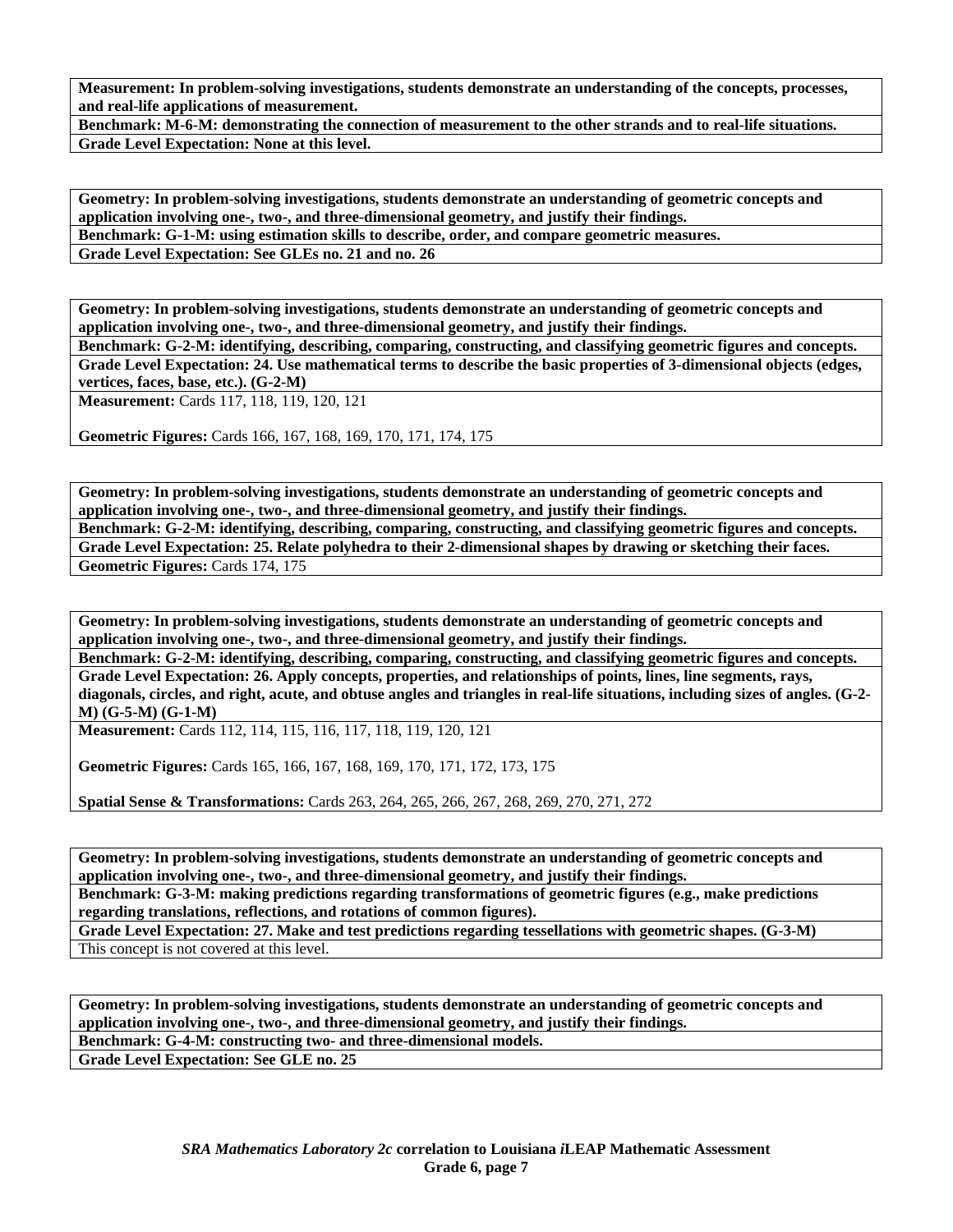**Geometry: In problem-solving investigations, students demonstrate an understanding of geometric concepts and application involving one-, two-, and three-dimensional geometry, and justify their findings. Benchmark: G-5-M: making and testing conjectures about geometric shapes and their properties.** 

**Grade Level Expectation: See GLE no. 26** 

**Geometry: In problem-solving investigations, students demonstrate an understanding of geometric concepts and application involving one-, two-, and three-dimensional geometry, and justify their findings.** 

**Benchmark: G-6-M: demonstrating an understanding of the coordinate system (e.g., locate points, identify coordinates, and graph points in a coordinate plane to represent real-world situations).** 

**Grade Level Expectation: 28. Use a rectangular grid and ordered pairs to plot simple shapes and find horizontal and vertical lengths and area. (G-6-M)** 

**Perimeter & Area: Card 216** 

**Spatial Sense & Transformations:** Cards 268, 269, 270, 272

**Coordinate Graphs:** Cards 284, 285, 286, 287, 288, 289, 290, 291

**Geometry: In problem-solving investigations, students demonstrate an understanding of geometric concepts and application involving one-, two-, and three-dimensional geometry, and justify their findings.** 

**Benchmark: G-7-M: demonstrating the connection of geometry to other strands and to real-life situations (e.g., applications of the Pythagorean Theorem).** 

**Grade Level Expectation: None at this level.** 

**Data Analysis, Probability, and Discrete Math: In problem solving investigations, students discover trends, formulate conjectures regarding cause-and-effect relationships, and demonstrate critical thinking skills in order to make informed decisions.** 

**Benchmark: D-1-M: systematically collecting, organizing, describing, and displaying data in charts, tables, plots, graphs, and/or spreadsheets.** 

**Grade Level Expectation: 29. Collect, organize, label, display, and interpret data in frequency tables, stem-and-leaf plots, and scatter plots and discuss patterns in the data verbally and in writing. (D-1-M) (D-2-M) (A-3-M) Data and Graphs:** Cards 141, 142, 143, 144, 145, 146, 147, 148, 149, 150, 151, 152, 153

**Data Analysis, Probability, and Discrete Math: In problem solving investigations, students discover trends, formulate conjectures regarding cause-and-effect relationships, and demonstrate critical thinking skills in order to make informed decisions.** 

**Benchmark: D-2-M: Analyzing, interpreting, evaluating, drawing inferences, and making estimates, predictions, decisions, and convincing arguments based on organized data (e.g., analyzing data using concepts of mean, median, mode, range, random samples, sample size, bias, and data extremes).** 

**Grade Level Expectation: 30. Describe and analyze trends and patterns observed in graphic displays. (D-2-M) See also GLE no. 29** 

**Data and Graphs:** Cards 141, 142, 143, 144, 145, 146, 147, 148, 149, 150, 151, 152, 153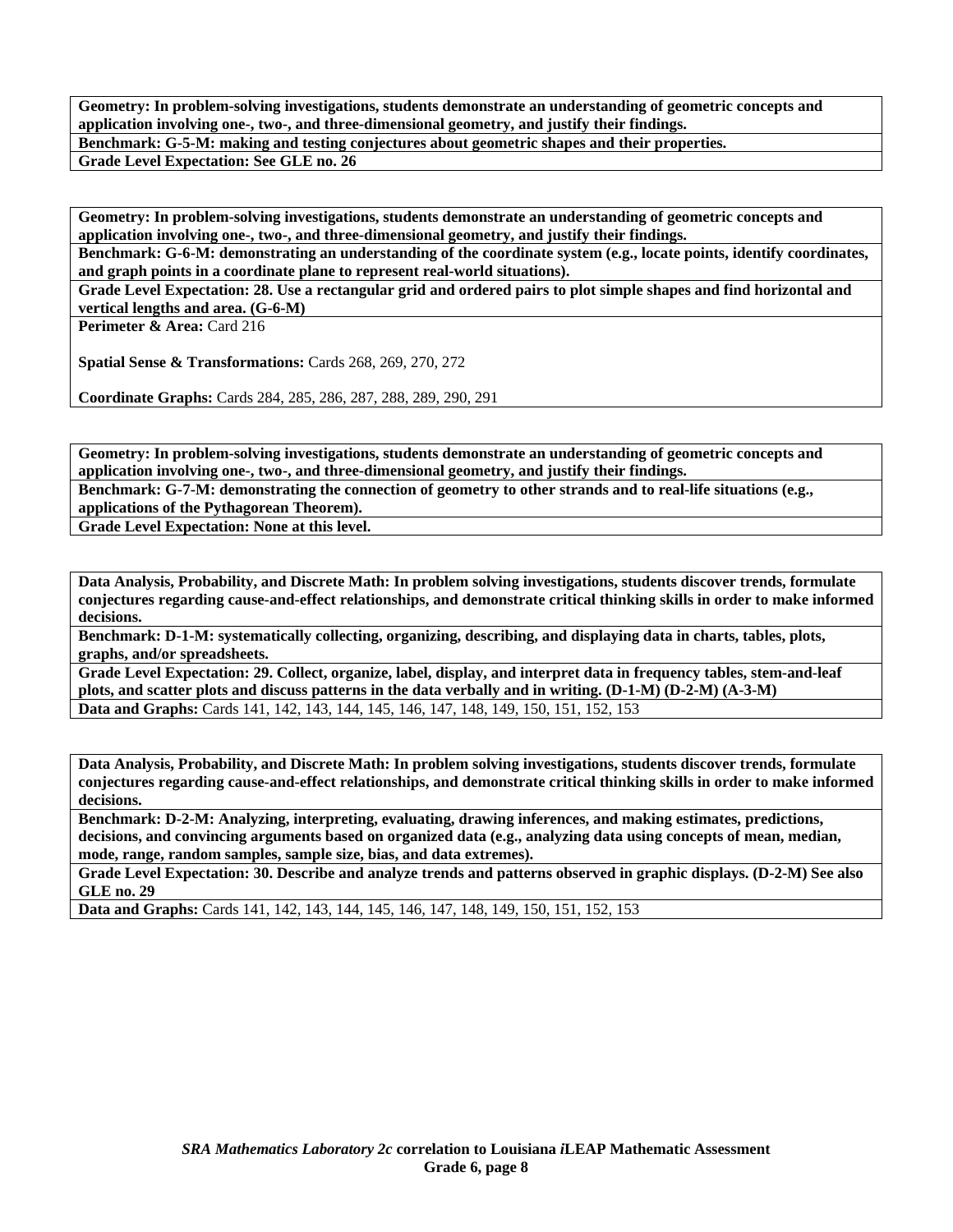**Benchmark: D-2-M: Analyzing, interpreting, evaluating, drawing inferences, and making estimates, predictions, decisions, and convincing arguments based on organized data (e.g., analyzing data using concepts of mean, median, mode, range, random samples, sample size, bias, and data extremes).** 

**Grade Level Expectation: 31. Demonstrate an understanding of precision, accuracy, and error in measurement. (D-2- M) (M-2-M) See also GLE no. 29** 

**Weight, Capacity & Time:** Cards 74, 75, 76, 77, 78, 79, 80, 81, 82, 83

**Perimeter & Area:** Cards 216, 225, 226

**Data Analysis, Probability, and Discrete Math: In problem solving investigations, students discover trends, formulate conjectures regarding cause-and-effect relationships, and demonstrate critical thinking skills in order to make informed decisions.** 

**Benchmark: D-2-M: Analyzing, interpreting, evaluating, drawing inferences, and making estimates, predictions, decisions, and convincing arguments based on organized data (e.g., analyzing data using concepts of mean, median, mode, range, random samples, sample size, bias, and data extremes).** 

**Grade Level Expectation: 32. Calculate and discuss mean, median, mode, and range of a set of discrete data to solve real-life problems. (D-2-M) See also GLE no. 29** 

**Data and Graphs:** Cards 138, 139, 140, 141, 145

**Data Analysis, Probability, and Discrete Math: In problem solving investigations, students discover trends, formulate conjectures regarding cause-and-effect relationships, and demonstrate critical thinking skills in order to make informed decisions.** 

**Benchmark: D-3-M: describing informal thinking procedures (e.g., solving elementary logic problems using Venn diagrams, tables, charts, and/or elementary logic operatives to solve logic problems in real-life situations; reach valid conclusions in elementary logic problems involving "and, or, not, if/then").** 

**Grade Level Expectation: 33. Create and use Venn diagrams with two overlapping categories to solve counting logic problems. (D-3-M)** 

**Data and Graphs:** Cards 150, 153

**Data Analysis, Probability, and Discrete Math: In problem solving investigations, students discover trends, formulate conjectures regarding cause-and-effect relationships, and demonstrate critical thinking skills in order to make informed decisions.** 

**Benchmark: D-4-M: analyzing various counting and enumeration procedures with and without replacement (e.g., find the total number of possible outcomes or possible choices in a given situation.** 

**Grade Level Expectation: 34. Use lists, tree diagrams, and tables to determine the possible combinations from two disjoint sets when choosing one item from each set. (D-4-M)** 

**Probability:** Cards 189, 190, 192, 193, 194, 195, 196

**Data Analysis, Probability, and Discrete Math: In problem solving investigations, students discover trends, formulate conjectures regarding cause-and-effect relationships, and demonstrate critical thinking skills in order to make informed decisions.** 

**Benchmark: D-5-M: comparing experimental probability results with theoretical probability (e.g., representing probabilities of concrete situations as common fractions, investigating single-event and multiple-event probability, using samples spaces, geometric figures, tables, and/or graphs.** 

**Grade Level Expectation: 35. Illustrate and apply the concept of complementary events. (D-5-M)** 

**Probability:** Cards 192, 193, 194, 195, 196